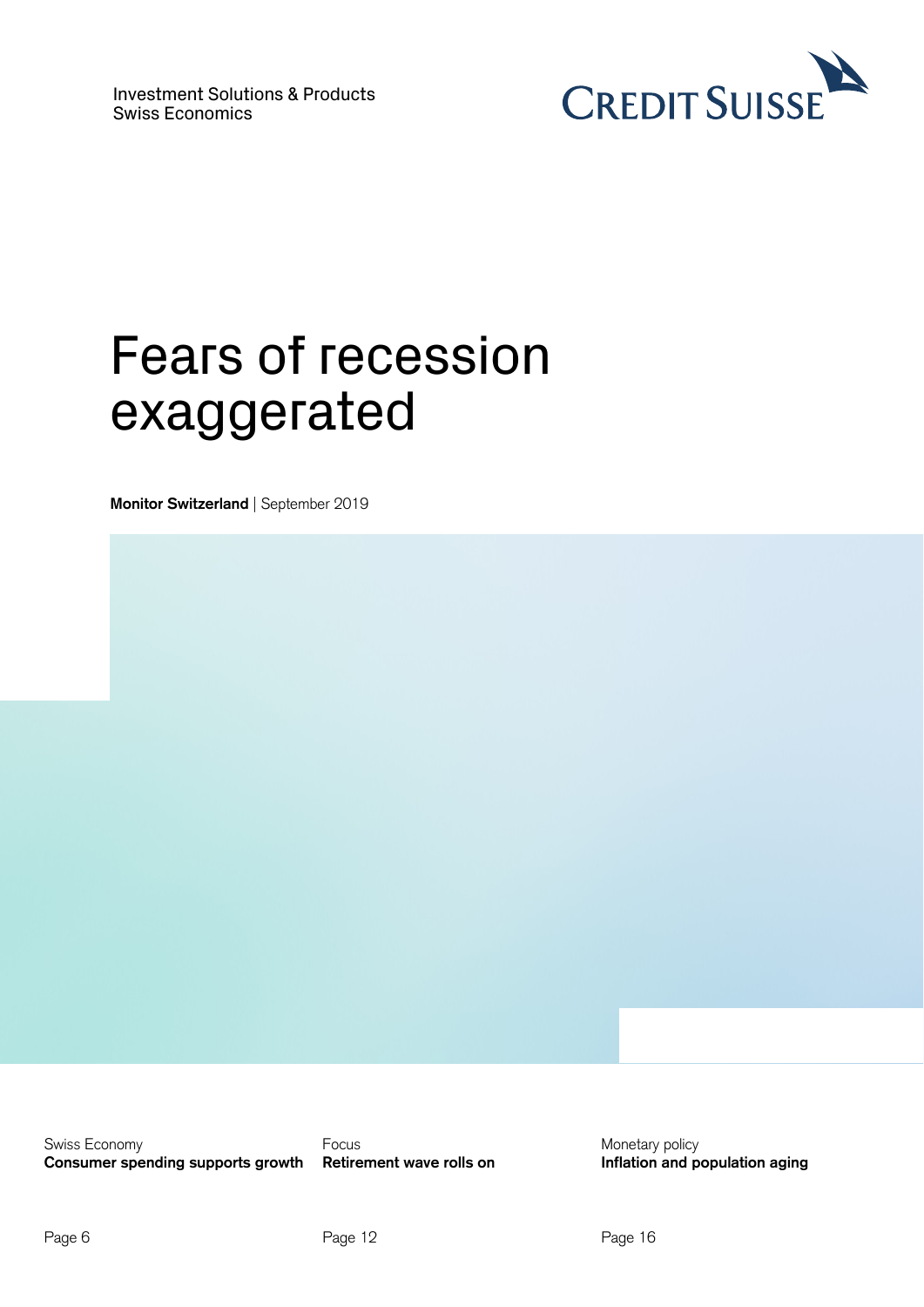## Impressum

### **Publisher, Credit Suisse AG, Investment Solutions & Products**

Nannette Hechler-Fayd'herbe Head of Global Economics & Research +41 44 333 17 06 nannette.hechler-fayd'herbe@credit-suisse.com

Dr. Oliver Adler Chief Economist +41 44 333 09 61 oliver.adler@credit-suisse.com

### **Editorial deadline**

11 September 2019

### **Copyright**

The publication may be quoted providing the source is indicated. Copyright © 2019 Credit Suisse Group AG and/or affiliated companies. All rights reserved.

**Contribution** Ewelina Krankowska-Kedziora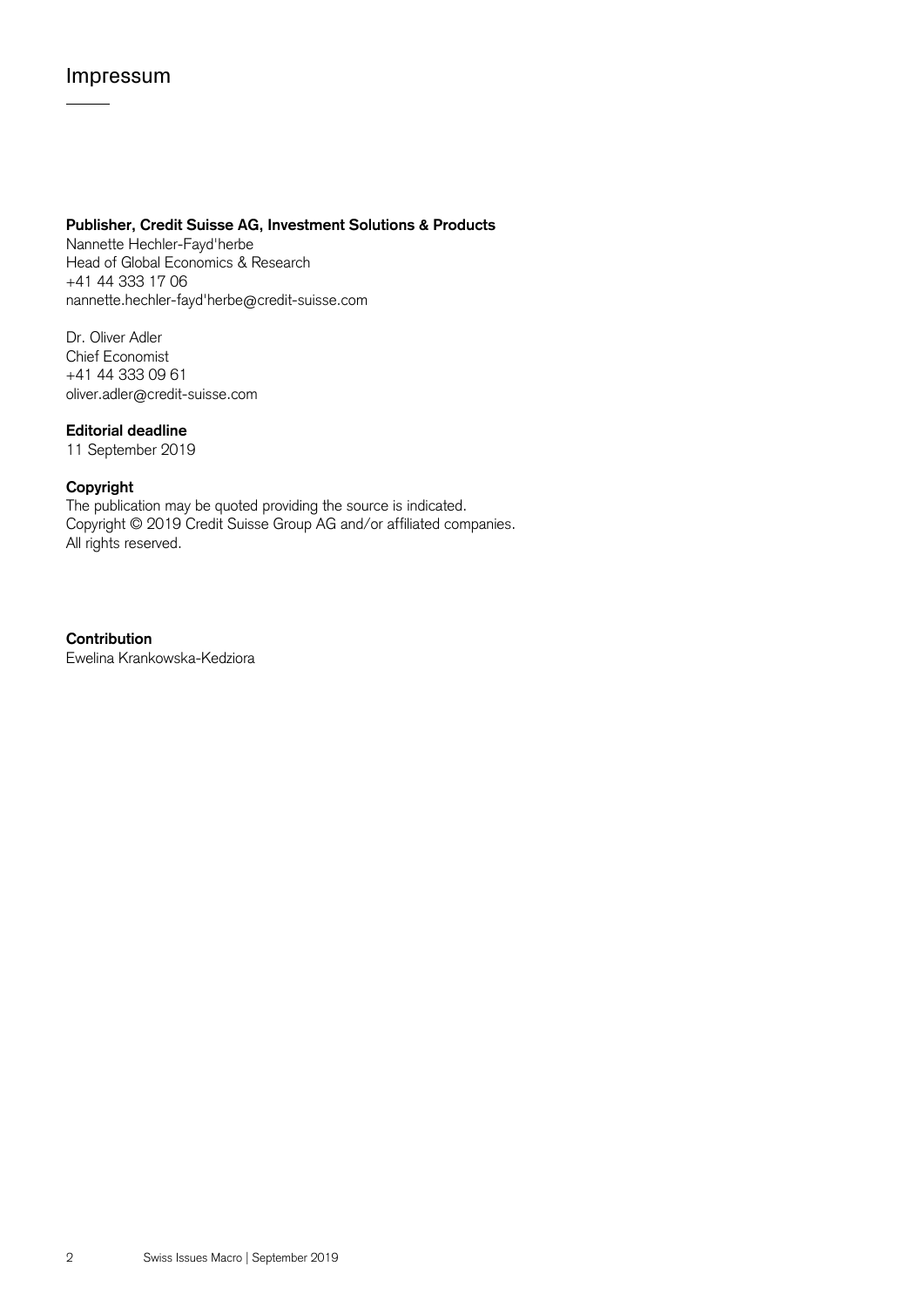### Dear Readers

We hope you have enjoyed a restful summer, be it underneath a colored umbrella on the beaches of the Mediterranean, in your hiking boots on flower-strewn Alpine meadows, or perhaps somewhere else far away from the hustle and bustle of everyday life. Nonetheless, the considerable political turbulence around the world right now is unlikely to have escaped you entirely. A brief list would include an escalation of the Sino-US trade war, demonstrations in Hong Kong, government crisis in Italy, Brexit, and – in Switzerland – plenty of squabbling over the so-called framework agreement with the European Union (EU), as well as the withdrawal of recognition of Switzerland's stock market equivalence by the EU. In addition, if you happened to glance at the economic data, you will perhaps have seen the swift decline in purchasing manager indices (PMIs) in manufacturing, which in the case of Switzerland's northern neighbor have recently reached recessionary levels. Finally, if you paid any attention to the financial markets, you will have seen that the yields on 10-year Swiss government bonds have reached new historic negative levels – another warning of economic slowdown.

Although we too have had to downgrade our forecasts for Switzerland and numerous other countries, a full-blown recession still appears to us to be an unlikely scenario. Recessions are typically caused by violent shocks, be it sharp rises in interest rates or commodity prices, or a credit crunch triggered by financial imbalances. No such shock is currently apparent. Even the magnitude of tariffs that Washington and Beijing are imposing on one another is very limited when viewed relative to the size of their respective economies. Moreover, the survey of small and medium-sized companies (SMEs) that we published recently reveals that Swiss SMEs are suffering from ramped-up protectionism only to a limited degree. All in all, the idea that a recession can primarily be triggered by waves of tweets from the White House appears to us to be rather far-fetched. Last but not least, there are even signs in the financial markets that the current mood of pessimism might be exaggerated. It would therefore not surprise us if the stock market highs posted by the Swiss Market Index (and many other equity indices) back in the early summer were once again surpassed this fall.

But pessimism is not restricted to economic developments: Longer-term developments also provide recurring fuel for worrying debates. One important such theme is addressed by our Focus section in this issue – the upcoming wave of retirement on the part of the so-called baby boomers. Our analysis here not only contains general estimates, but also highlights which sectors of the Swiss economy will be affected by this development, and to what degree. Although shortages of skilled labor are likely to intensify in certain industries, it is often forgotten in pessimistic discussions of this issue that such shortages are also essentially the consequence of strong demand – i.e. robust growth in the purchasing power of the population – and that new technologies capable of eliminating these shortages represent additional opportunities for many companies. On which note, we wish you interesting reading and a fruitful autumnal season.

Thomas Jottel

Thomas Gottstein **Contract Contract Contract Contract Contract Contract Contract Contract Contract Contract Contract Contract Contract Contract Contract Contract Contract Contract Contract Contract Contract Contract Contra** CEO Swiss Universal Bank Chief Economist

Oliver Adler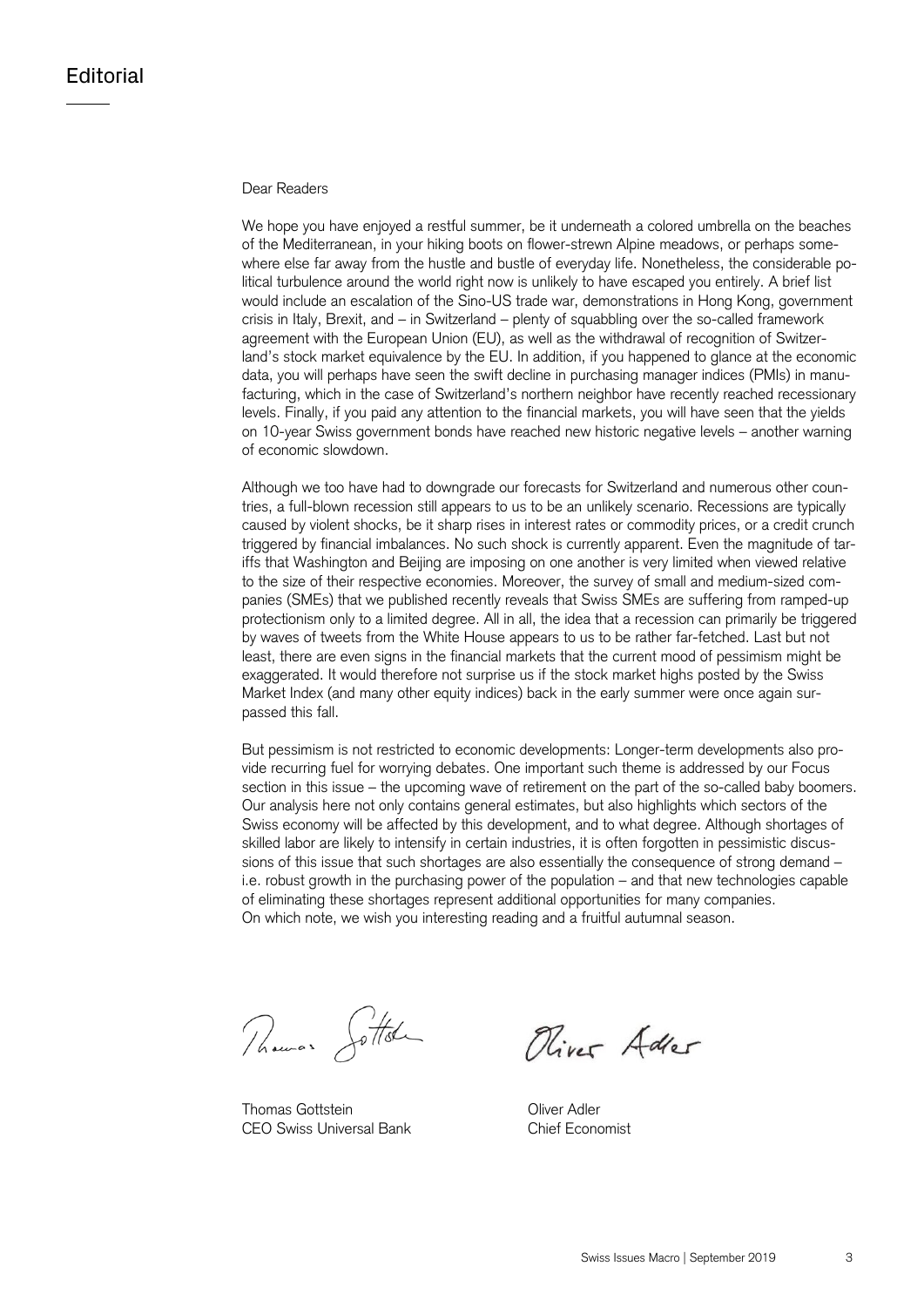| <b>Global environment</b>                                                                                                                                                                                                                                | 5  |
|----------------------------------------------------------------------------------------------------------------------------------------------------------------------------------------------------------------------------------------------------------|----|
| <b>Swiss Economy</b>                                                                                                                                                                                                                                     | 6  |
| <b>Consumer spending supports growth</b>                                                                                                                                                                                                                 |    |
| Swiss economic growth has weakened significantly compared to last year, and the outlook<br>has deteriorated for the majority of manufacturers in particular. However, there is no<br>evidence that Switzerland is sliding into a genuine recession.      |    |
| <b>Economy Monitor</b>                                                                                                                                                                                                                                   | 9  |
| <b>Sectors I Monitor</b>                                                                                                                                                                                                                                 | 10 |
| <b>Focus Demographics and Labor Market</b>                                                                                                                                                                                                               | 12 |
| <b>Retirement wave rolls on</b>                                                                                                                                                                                                                          |    |
| The baby-boom generations are retiring. Over the next ten years, the Swiss labor market<br>will be strongly affected by this wave of retirement, particularly as more economically active<br>persons will be leaving the world of work than entering it. |    |
| <b>Monetary policy</b>                                                                                                                                                                                                                                   | 16 |
| Inflation and population aging                                                                                                                                                                                                                           |    |
| Recent academic studies have examined the link between inflation and demographics in an<br>attempt to explain low inflation rates in developed markets. However, these investigations<br>lead to contradictory results.                                  |    |
| <b>Monetary policy I Monitor</b>                                                                                                                                                                                                                         | 17 |
| <b>Real Estate   Monitor</b>                                                                                                                                                                                                                             | 18 |
| <b>Credit Suisse Leading Indicators</b>                                                                                                                                                                                                                  | 19 |
| <b>Forecasts and Indicators</b>                                                                                                                                                                                                                          | 21 |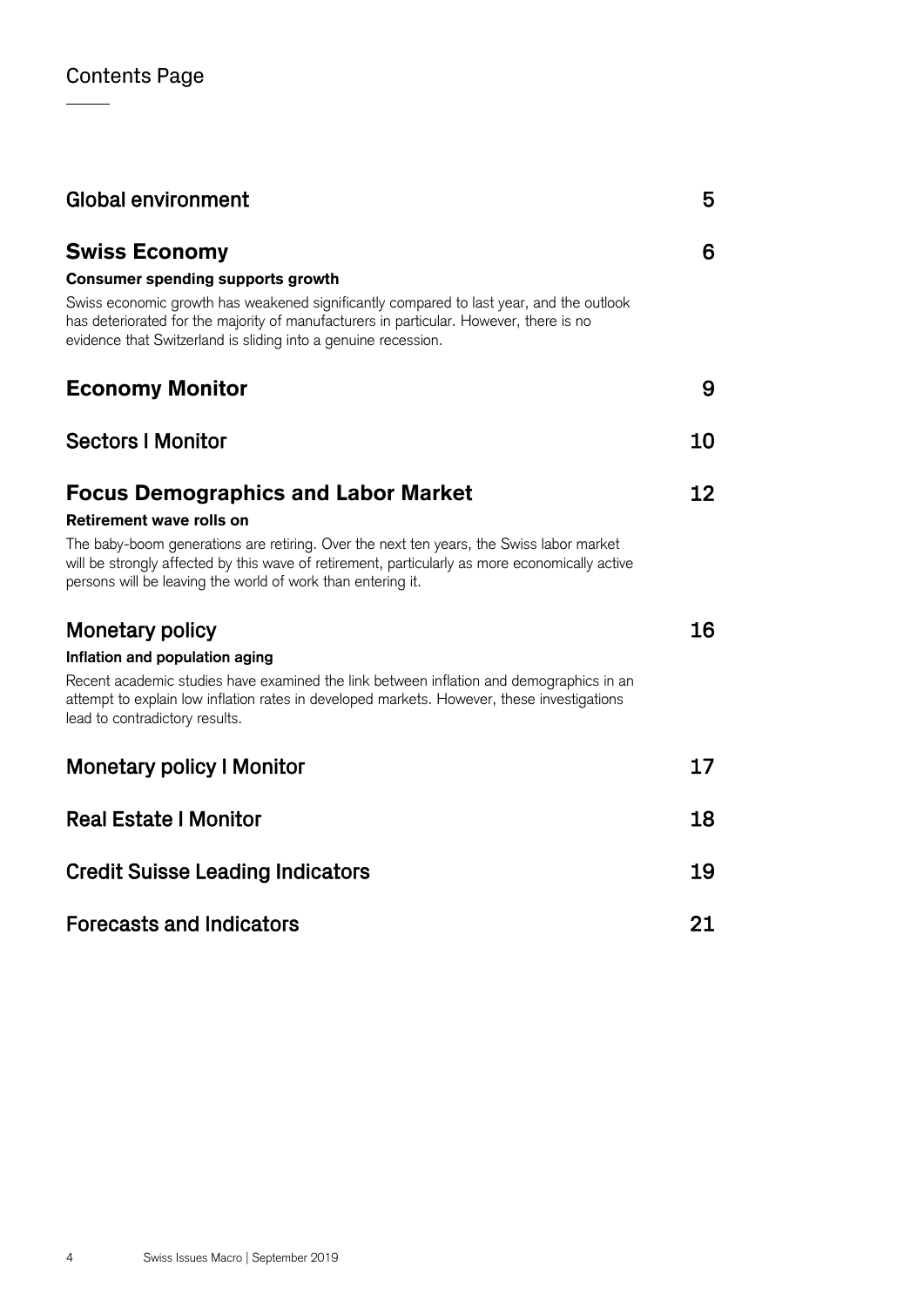The numerous trade conflicts and the weakening of global economic growth weighed on the European economy in the second quarter of 2019. Countries such as Germany, Sweden, and the UK actually experienced a decline in their economic output, while Italy stagnated. And the prospects for the second half of the year look mixed. That said, the combination of a still robust labor market situation, persistently strong consumer spending, assistance on the monetary policy side from the European Central Bank (ECB), and the weak euro should limit the magnitude of the economic slowdown.

### **claude.maurer@credit-suisse.com** Source: Datastream, Credit Suisse

Unlike most other large economies, the US economy remains in relatively robust shape. While a slowdown has been evident in the manufacturing economy stateside too, there are virtually no signs so far that weak manufacturing activity is spreading to the labor market and (by extension) to the key driver of economic growth, consumer spending. Moreover, the US central bank (Fed) has now cut its key rate, and further rate cuts can be expected to follow, which should have a positive impact on economic growth.

### **claude.maurer@credit-suisse.com Source: Datastream, Credit Suisse claude.maurer@credit-suisse.com Source: Datastream, Credit Suisse**

A combination of the trade war with the US and the general cooling of the economy saw growth in China decline to just 6.2% in the second quarter of 2019. In other words, China is now growing at its slowest rate for several decades, even failing to match the growth figures recorded during the global recession of 2009. The measures taken by the Chinese authorities, such as an easing of credit conditions and the devaluation of the currency, should have the effect of supporting manufacturers as well as stimulating domestic spending and the construction economy. This should partly offset any further loss in economic momentum.

**Europe Unemployment rates still low** 

Unemployment rates, seasonally adjusted, in %



**USA Small and medium-sized enterprises (SMEs) still very optimistic** 





### **China Growth slows again**

Year-on-year growth in real domestic product, in %



**claude.maurer@credit-suisse.com Source: Datastream, Credit Suisse** com

NFIB Small Business Sentiment Index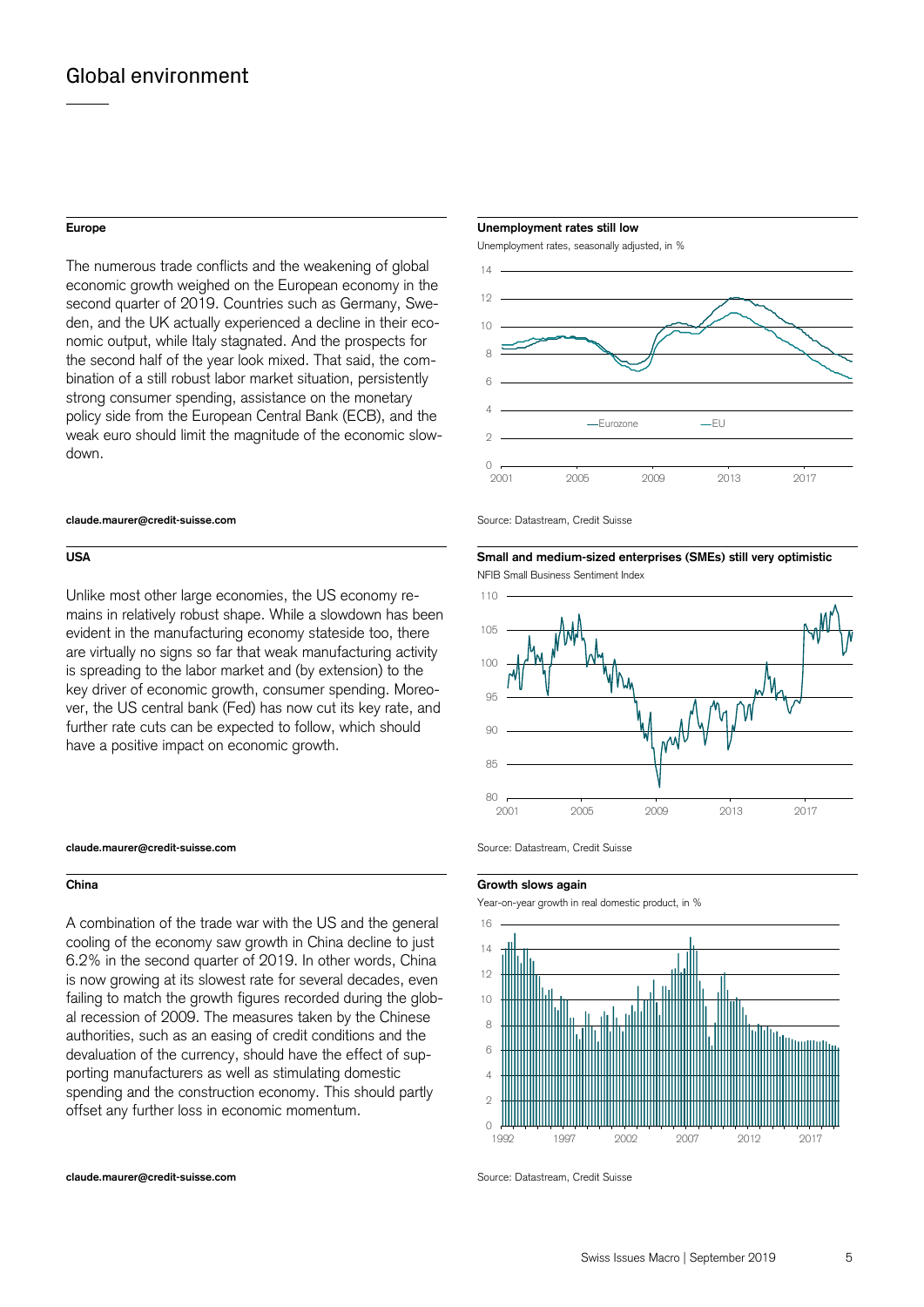## Swiss Economy

# Consumer spending supports growth

**Swiss economic growth has weakened significantly compared to last year, and the outlook has deteriorated for the majority of manufacturers in particular. However, there is no evidence that Switzerland is sliding into a genuine recession.** 

**Growth weaker in Q2 2019** 

In the second quarter of 2019, the Swiss economy recorded a 0.3% increase in growth compared to the prior-year quarter. However, this rise was much weaker than in the equivalent quarter of 2018, with gross domestic product (GDP) being only marginally higher than its level a year earlier. The outlook appears similarly mediocre, particularly for the majority of manufacturers: The purchasing managers index (PMI) for the manufacturing sector, which we produce together with procure.ch, has been below the threshold indicating growth for almost six months now. At the same time, our Export Barometer indicates that the industrial economies of the countries to which Switzerland exports its goods are now weaker than at any time in the last seven years. Furthermore, the Swiss franc has recently appreciated against the euro.

### **Consumer goods exports continue to benefit from robust growth in global consumer spending**

For example, export volumes in the machinery, electrical engineering, and metalworking industries (MEM industries) have been declining for almost a year now. Exports of watches are stagnating, although an additional factor is likely to be weighing temporarily on demand here, namely political turbulence in key sales market Hong Kong. By contrast, the exports of the pharmaceutical industry have been exhibiting an almost uninterrupted rise (cf. Fig. below left). Generally speaking, the high proportion of Swiss exports accounted for by consumer goods is something of a trump card at the moment: Two-thirds of Swiss export volumes comprise goods that are benefiting from consistently robust global consumer spending growth (cf. Fig. below right). In order for Swiss export volumes to slump, therefore, consumer sentiment would have to deteriorate markedly at a global level – which is not a scenario we currently envisage (cf. "Global environment", page 5). That said, we are also not expecting to see a significant acceleration in export growth at the moment, given the difficult situation faced by exporters of capital goods. As an additional factor, we are also not expecting any growth stimuli to come from the equipment investment side, given that moderate demand for exports typically goes hand-in-hand with moderate levels of corporate investment.





From 2002: includes electricity, returned goods and contract processing From 2012: includes gold and silver bars, as well as coins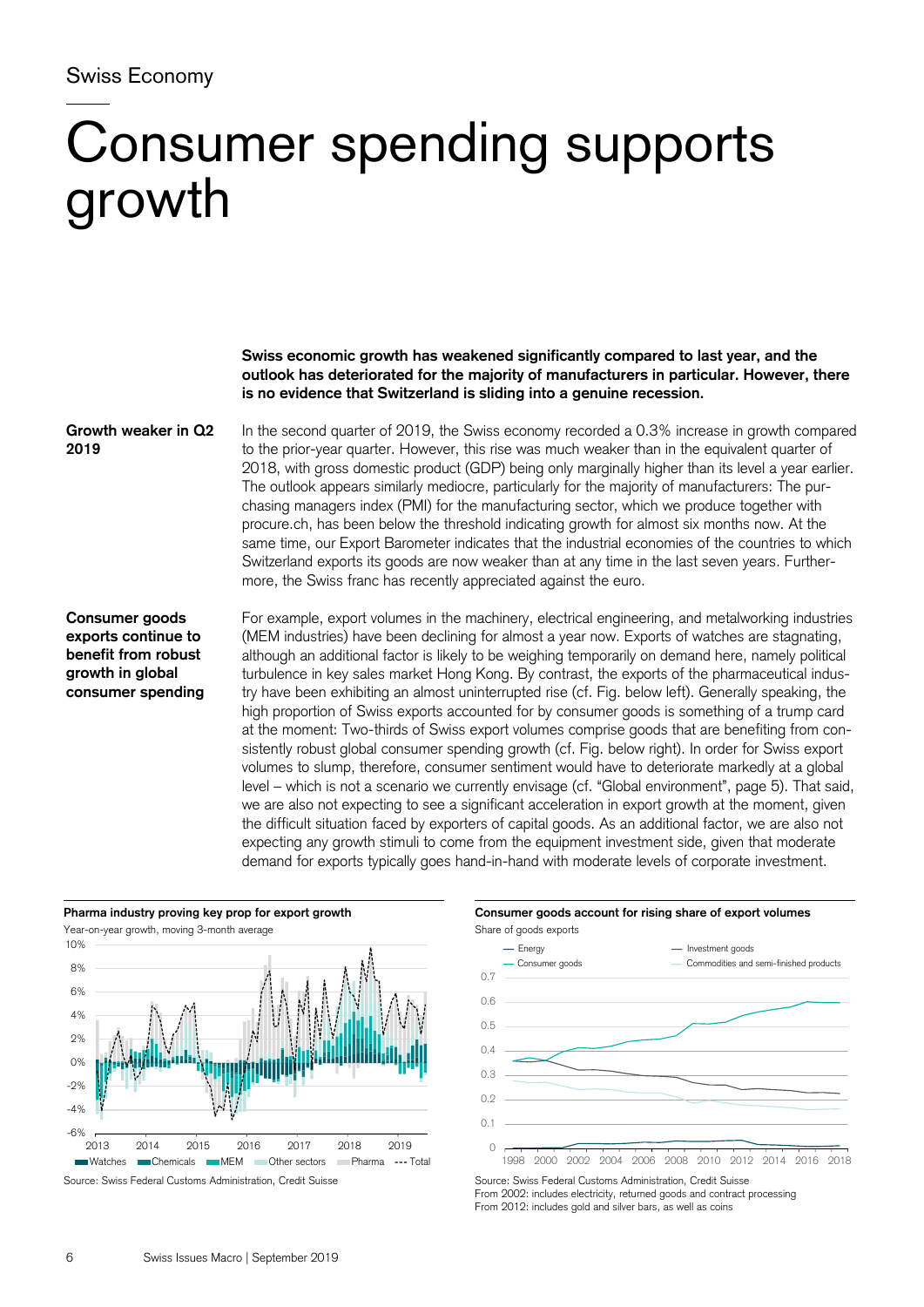| Domestic consumer<br>spending benefits<br>from healthy labor<br>market situation | The picture is brighter when it comes to domestic consumer spending. Although the Consumer<br>Sentiment Index shown below left is likewise "red" and therefore below-average, the questions<br>that were answered negatively were above all those relating to respondents' previous or expected<br>financial situations. The pessimism evident in respect of the previous situation is probably attribut-<br>able to the equity market weakness evident at the year-end (which has now clearly been over-<br>come), while pessimism regarding the future financial situation is likely to relate to the further<br>decline in the level of interest rates. This is at least suggested by the strong correlation of re-<br>spondents' answers with financial market developments. However, experience shows that the<br>confidence expressed by the Swiss in their own job security is a much greater determinant of<br>consumer spending decisions than the development of financial markets. And when it comes to<br>the labor market and future economic developments, our consumer survey continues to paint a<br>picture of moderate optimism.                                                                                                                                                                                                                                                                          |
|----------------------------------------------------------------------------------|-----------------------------------------------------------------------------------------------------------------------------------------------------------------------------------------------------------------------------------------------------------------------------------------------------------------------------------------------------------------------------------------------------------------------------------------------------------------------------------------------------------------------------------------------------------------------------------------------------------------------------------------------------------------------------------------------------------------------------------------------------------------------------------------------------------------------------------------------------------------------------------------------------------------------------------------------------------------------------------------------------------------------------------------------------------------------------------------------------------------------------------------------------------------------------------------------------------------------------------------------------------------------------------------------------------------------------------------------------------------------------------------------------------------------------|
| Even manufacturers<br>are not yet reducing<br>headcount                          | In actual fact, the labor market situation is comparatively robust right now. The unemployment rate<br>is lower than at any point in the last ten years, while employment growth has only recently shown<br>slight signs of weakening (cf. "Labor market", page 9). Even the MEM industry, which faces a<br>severe cyclical challenge, appears to have reduced only its supply of temporary labor. On the other<br>hand, the "Employer" sub-component of the PMI manufacturing survey has recently slid below the<br>growth threshold for the first time since 2017 (with the exception of March 2019), albeit only very<br>slightly. Although one should not read too much into a single negative monthly figure, it does fuel<br>fears of a potentially longer-lasting and more widely proliferating reduction in headcount, which<br>could in turn impact negatively on consumer sentiment.                                                                                                                                                                                                                                                                                                                                                                                                                                                                                                                              |
| Threat of contagion<br>via the labor market<br>is low                            | The analysis of the correlations illustrated in the Figure below right makes it possible to estimate<br>the risk of the weakness in manufacturing spreading to the overall economy and the labor market.<br>This indicates that the PMI for the manufacturing sector is clearly a strong leading indicator, as its<br>correlation with GDP around six months earlier is relatively high (the darker the green, the greater<br>the correlation). However, more in-depth analysis reveals that a wider recession for the Swiss<br>economy is only indicated by the manufacturing PMI falling below the level of 44.9 points, rather<br>than this indicator simply dipping below the PMI growth threshold of 50 points. Quite clearly, a<br>significant decline in industrial activity is required to push GDP growth into negative territory. It is<br>also apparent from this illustration that weak export development typically leads to an immediate<br>slowdown in GDP growth, while weaker investment can clearly also be the consequence of weak-<br>er GDP growth. Employment in turn tends to lag behind or simultaneously mirror the development<br>of the economy, as would be theoretically expected. Accordingly, even if employment in the<br>manufacturing sector were to decline more sharply than expected, there would be no reason to<br>subsequently expect a general deterioration of the Swiss economy. |



Source: Datastream, GfK, Credit Suisse; \* of Swiss guests Source: Datastream, Credit Suisse

### **The Swiss consumer keeps spending Labor market development follows gross domestic product**

Heatmap; green = above-average, red = below-average Timing of correlation with gross domestic product. The darker the green, the stronger the correlation

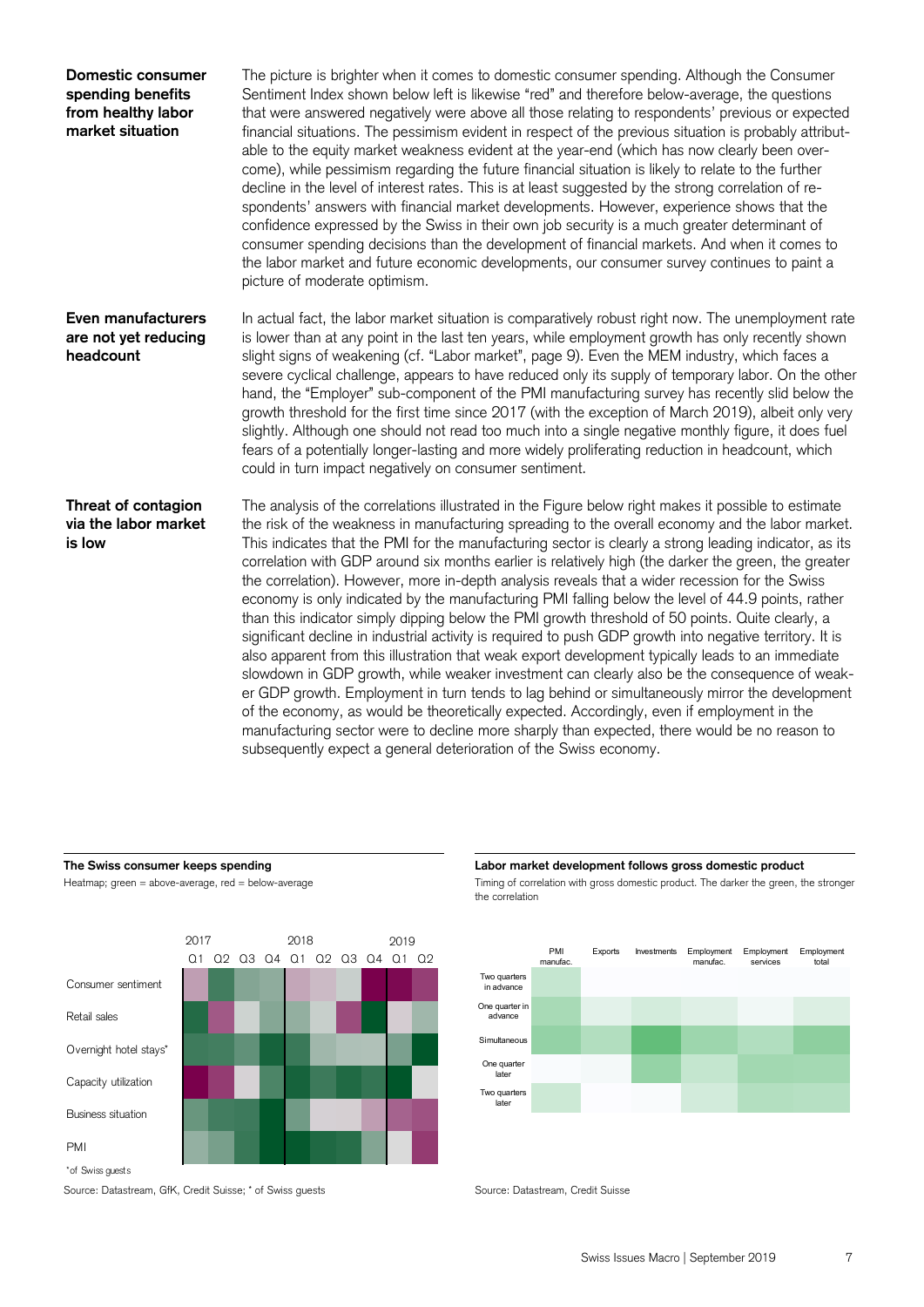**Consumer spending and construction investment support growth, ...** 

Another key reason why consumer spending is set to rise further in 2019 and 2020 according to our forecasts is the healthy state of the Swiss labor market. It should also not be forgotten that even the renewed rise in healthcare expenditure and the further slight increase in expenditure in the "living" area (above all rental costs and mortgage interest payments) should contribute to growth in consumer spending, as should robust purchasing power (thanks to low inflation) and persistently high immigration rates – essentially a guarantor of population growth. That said, our forecasts indicate that the increase in consumer spending is set to be relatively modest both this year and next year, namely around 1% in each case. On the other hand, construction investment can be expected to grow more strongly in 2020 (+1.2%), following a year in which the construction economy experienced a short-term slowdown (+0.6%). Specifically, order books remain very healthy despite fewer construction approvals and oversupply in some regions, as record-low interest rates continue to fuel investment in building projects.

### **... making a genuine recession an unlikely scenario**

A full-blown recession extending to the services sector too is therefore a rather unlikely scenario, despite the weakness evident in numerous areas of manufacturing. As long as the global economy does not deteriorate further – a scenario we view as unlikely given the healthy parameters for consumer spending in almost all regions of the world – Swiss GDP is likely to grow by slightly more than 1% both this year and next (2019: 1.1%, 2020: 1.4%**\***). Apart from anything else, it is perfectly conceivable that both the inventory cycle and the Sino-US trade dispute, both of which have contributed to the global weakness in manufacturing, will prove less of a drag in the second half of 2019 and in 2020, which would also be conducive to a stabilization or even a slight acceleration of economic momentum.

**claude.maurer@credit-suisse.com** 

**\*** In 2020, international sporting events such as the Olympic Games and the European Football Championships will stimulate Swiss GDP growth by a good 0.3 percentage points. This is because numerous international sporting associations – such as the International Olympic Committee (IOC) and the *Union of European Football Associations* (UEFA) – are headquartered in Switzerland and their revenues are assigned to Swiss GDP, even though the corresponding activities take place abroad. No international sporting event of this magnitude took place in 2019.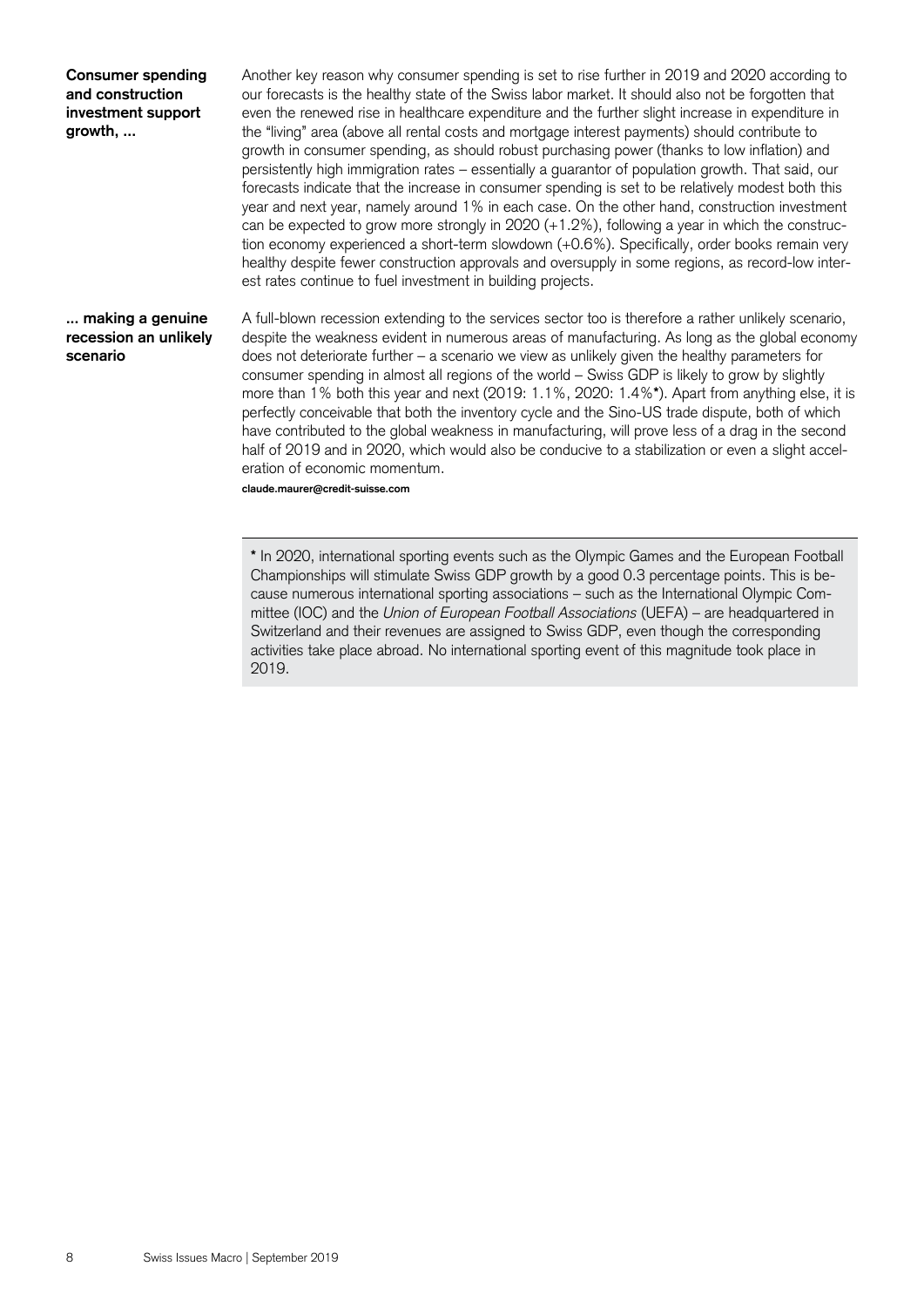The inflation rate is currently rather lower than expected, which is primarily attributable to the decline in oil prices. In addition, any appreciation of the franc typically makes the prices of imported goods cheaper. Although import prices (excluding oil products) have actually risen somewhat in recent months, the rise has only been modest, and has been limited to price increases for household goods and in particular furniture. Switzerland's inflation rate can be expected to remain moderately positive by the year-end (we are anticipating an annual average of 0.5%) and next year (forecast also 0.5%).

The weakness of demand in the export sector has barely affected the labor market so far. Although employment growth did lose some of its momentum in the second quarter of the year with a rise of 1.2% (year-on-year), it nonetheless remained strong. There are few signs of any sharp slowdown on the horizon. The number of open job vacancies is at a record level according to our survey. In particular, many companies in the services sector are planning to expand headcount by an above-average degree over the next few months. In manufacturing, by contrast, an increasing number of firms are looking to reduce headcount.

Net immigration into Switzerland declined somewhat in the second quarter of 2019. For the first semester, however, there was an increase of 1.1% compared to the prior-year period. The slowdown in net immigration was particularly apparent from the EU-8 states, from Africa, and recently also from Italy. In addition, net immigration from Portugal remained negative. By contrast, there was a sharp increase in immigration from Romania and Bulgaria, which is attributable to the expiration back in May of the safeguard clause restricting immigration. For 2019, we continue to expect a positive net immigration figure of 55,000 persons (Swiss and foreigners).

### **Inflation Import prices rise despite stronger franc**

Year-on-year change in %



**maxime.botteron@credit-suisse.com** Source: Datastream, Swiss National Bank, Credit Suisse

### **Labor market Employment growth slowing at a high level**

Employment in full-time equivalents, YoY growth in % and growth contributions



**emilie.gachet@credit-suisse.com** Source: Swiss Federal Statistical Office. Credit Suisse

### **Immigration Immigration** *Immigration**Immigration**immigration**immigration**immigration**immigration**immigration*

 Net immigration of resident population (Swiss and foreigners, excluding registry corrections); quarterly total compared to previous year and 12-month total



**sara.carnazzi@credit-suisse.com** Source: State Secretariat for Migration, Credit Suisse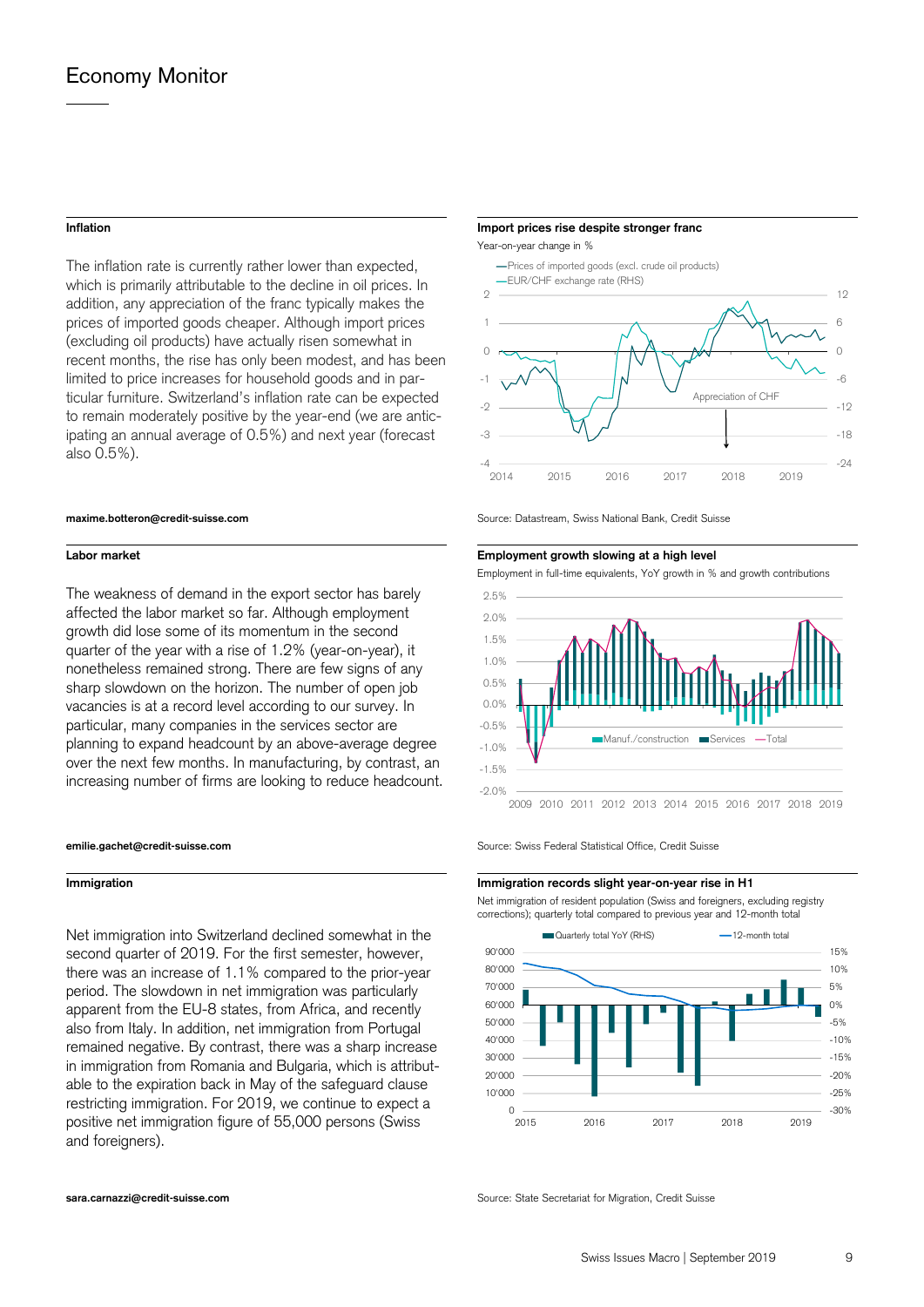Swiss pharmaceutical exports have continued to develop dynamically, which is above all attributable to an increase in pharmaceutical exports to Germany and the USA. At 7.1%, overall growth compared to the previous year's quarter may have been slightly lower than at the start of this year and the end of 2018, but Swiss exporters are nonetheless continuing to benefit from positive stimuli from the pharma industry, particularly as this sector has been relatively unaffected by the weakening of the global economy.

### **Engineering, electrical and metal industry (MEM)** Accelerated decline in MEM exports

The trend of slowing demand from Europe has continued to weigh on the MEM sector. Compared to the previous year's quarter, exports from this sector declined by almost 7%. In addition to exports to Europe, exports to Hong Kong and China also declined. In the second quarter of 2019, only growth in exports to the US proved positive. In addition to economic weakness in Europe, the persistent uncertainties in connection with the trade war and Brexit are continuing to make life difficult for Swiss MEM exporters.

Following a dynamic start to the current year, growth in watch exports virtually ground to a halt in the second quarter (+0.17% compared to previous year's quarter). A particularly striking development here was the slump in exports to Hong Kong in June 2019. The political turmoil in this key export market for the watch industry is likely to be at least partly responsible for this decline. Domestic tourists, who typically travel to Hong Kong from mainland China to purchase Swiss watches, largely stayed away in June. As it is not clear whether any improvement in the situation is in the offing, the pressure on Swiss watch exports could persist.

### **Pharmaceutical industry Pharma exports continue to grow dynamically**

 Exports per quarter in CHF bn (left-hand scale), growth compared to previous year's quarter (right-hand scale)



Growth compared to previous year's quarter

**tiziana.hunziker.2@credit-suisse.com** Source: Swiss Federal Customs Administration, Credit Suisse

Exports: growth contribution by region, moving 3-month average



**tiziana.hunziker.2@credit-suisse.com** Source: Swiss Federal Customs Administration, Credit Suisse

**Watch industry Turbulence in Hong Kong weighs on watch exports** 

Exports: growth contribution by region, moving 3-month average



**tiziana.hunziker.2@credit-suisse.com** Source: Swiss Federal Customs Administration, Credit Suisse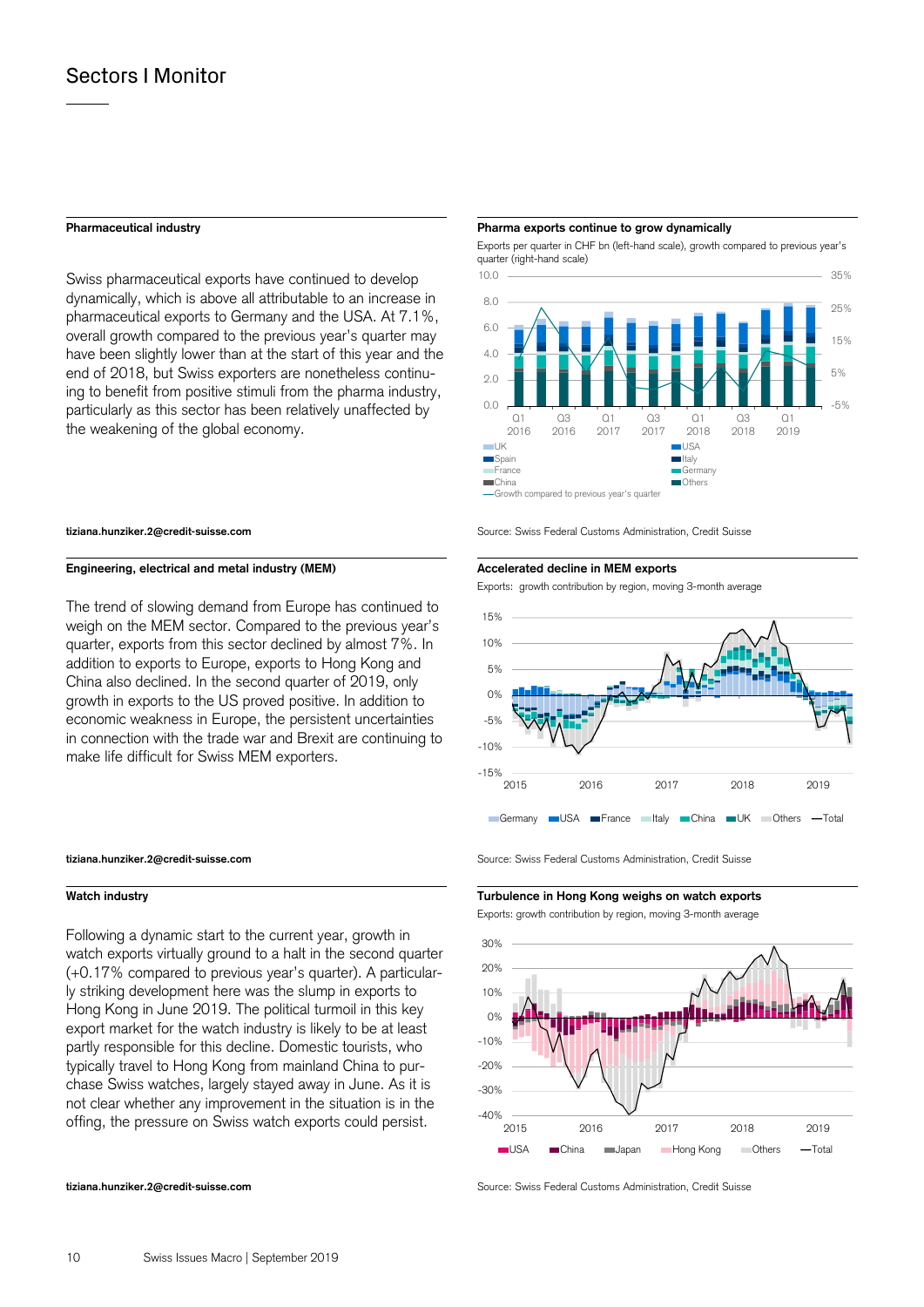After a subdued start to 2019, nominal retail sales stabilized in the second quarter, recording a slight increase on the previous year's quarter (+0.13%). Sectors contributing to this positive development include food, personal care and health, domestic electronics and leisure. The Business Situation Indicator produced by the KOF economic research unit of the ETH Zurich likewise confirms that the majority of retailers are currently taking a positive view of their situation. Favorable developments in the Swiss labor market and positive population growth can be expected to continue to support Swiss retail sales for the time being.

### **tiziana.hunziker.2@credit-suisse.com** Source: GfK, Credit Suisse

After the Swiss tourist sector recorded a relatively sharp decline in overnight stays of guests from Europe in the first quarter of 2019, the situation then improved in the second quarter. Overall, there was a rise of just over 4% in overnight stays compared to the previous year's quarter. European guests made a key contribution to this positive development, spending more time in Switzerland in the second quarter of 2019 than they did in the prior-year quarter. However, a continuation of this trend looks doubtful given the slowdown in the European economy.

Business conditions in the IT sector improved once again in the second quarter of 2019, and continue to be assessed by a majority of surveyed IT service providers as "good" or at least "satisfactory". This reflects the positive sentiment that continues to prevail in Swiss domestic sectors according to the KOF Business Situation Indicator. That said, the deteriorating situation in key customer sectors (e.g. the MEM industry) is likely to make itself felt in the IT sector sooner or later.

### **Retail Swiss consumers hardly euphoric**

Retail prices, nominal and real retail sales, change compared to previous year's quarter



### **Tourism More overnight stays of Swiss guests**

 Overnight stays by guest origin: 2019 growth compared to previous year's quarter and proportion of total



**tiziana.hunziker.2@credit-suisse.com** Source: Swiss Federal Statistical Office, Credit Suisse

### **Information technology (IT)** Improvement in business situation of IT service providers

 Business conditions; share of surveyed IT service providers, balance in percentage points; quarterly



**tiziana.hunziker.2@credit-suisse.com** Source: Economic research unit of the ETH Zurich (KOF), Credit Suisse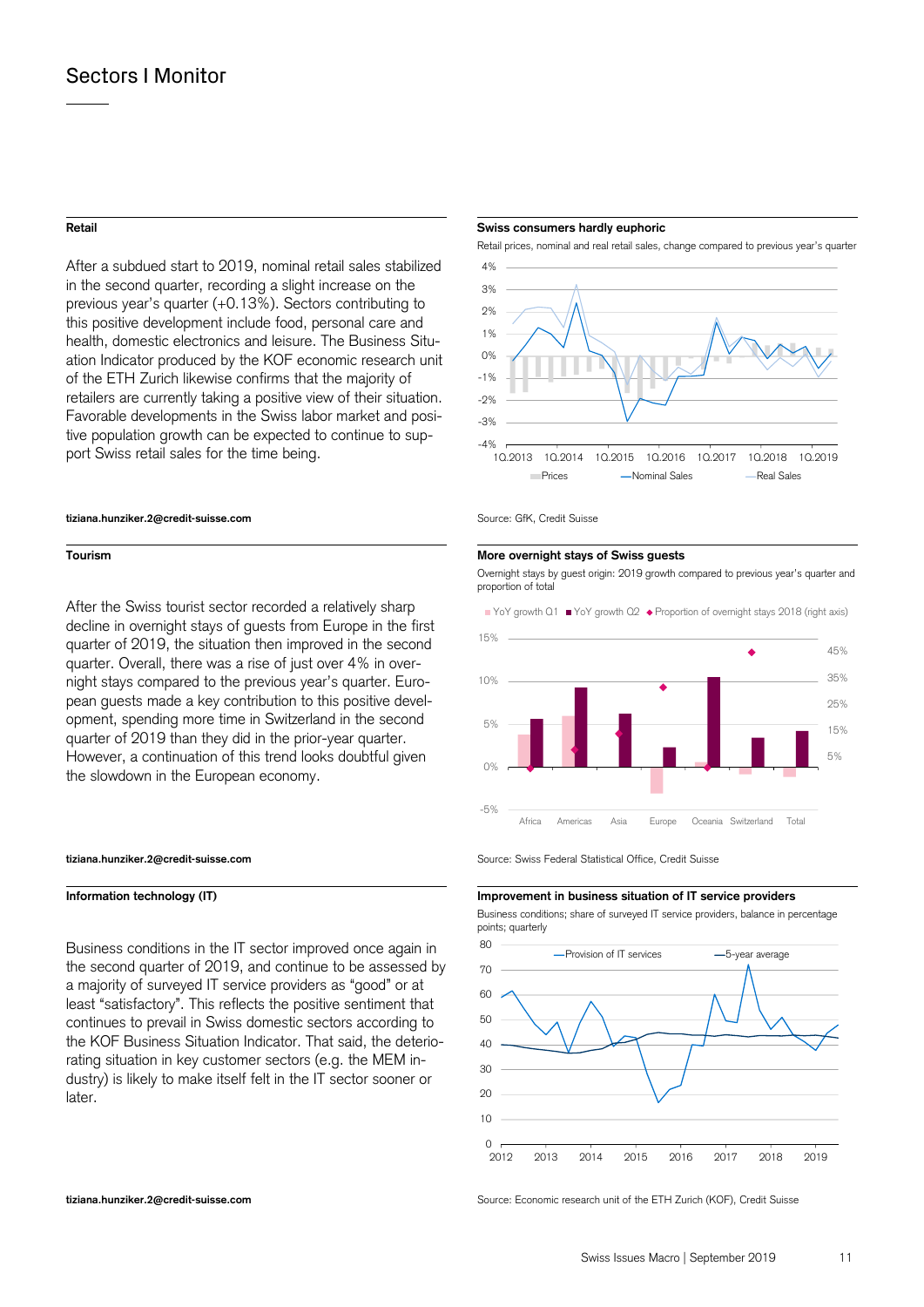# Retirement wave rolls on

**The baby-boom generations are retiring. Over the next ten years, the Swiss labor market will be strongly affected by this wave of retirement, particularly as more economically active persons will be leaving the world of work than entering it.** 

When making their predictions, demographers are assisted by one factor in particular: Demographic phenomena are characterized by a certain degree of "inertia", i.e. the events of the past recur from year to year, thereby influencing future population development in a fairly predictable way. A striking development that has left its mark on the age pyramid for more than half a century is the baby-boom phenomenon. Due to the extent of this phenomenon, these generations have become a key element in economic and social developments of the last few decades. And now they are retiring. **Baby boomers: an influential generation** 

According to the most common definition, the baby boomers comprise the generations born between the end of the Second World War and the middle of the 1960s. In Switzerland, birth rates rose in two waves: An initial surge occurred in the 1940s, before a second – and more powerful – wave appeared in the mid-1950s before then peaking in the mid-1960s. In Switzerland, baby boomers are strictly considered to be the age cohorts born between 1946 and 1964, although when viewed in historical terms particularly high birth rates were recorded over a rather longer period, namely 1941-1974. A similar pattern can also be discerned in the case of countries like France and the US, where the baby-boom phase essentially kicked in immediately after the war. By contrast, due to the consequences of the Second World War, this phenomenon only began in Germany in the mid-1950s, lasting until the end of the 1960s. **Who precisely are the baby boomers?** 

During the baby-boom era, the average number of children born per woman rose to as much as 2.7, far higher than in either the previous era or the era that followed. In each of these years, anywhere between 80,000 and more than 110,000 children were born in Switzerland (see Fig.). These were the years of the economic miracle: A booming economy and the upbeat mood following the bleak wartime years were conducive to starting families, as a large number of children was not only desired but also financially affordable. Birth rates then declined sharply in the mid-1960s, and not just as a result of new methods of contraception that triggered the so-called "pill gap", but also due to the greater individualization of society, a development that made alternative life patterns more desirable. At the end of the 1970s, birth-rate figures stabilized at a low level, and have languished at around 1.5 children per woman ever since. In other words, birth rates are well below the level of 2.1, which is the figure required to replace parent generations and maintain a constant population (not taking into account net migration). **110,000 or more newborns a year in the post-war years** 

### The birth rate miracle of the post-war era **Baby-boomer retirement wave rolls on Baby-boomer retirement wave rolls on**

Live births and total fertility rate, expressed in number of children per woman Number of people reaching the official retirement age (64/65)





Source: Swiss Federal Statistical Office, Credit Suisse Source: Swiss Federal Statistical Office, Credit Suisse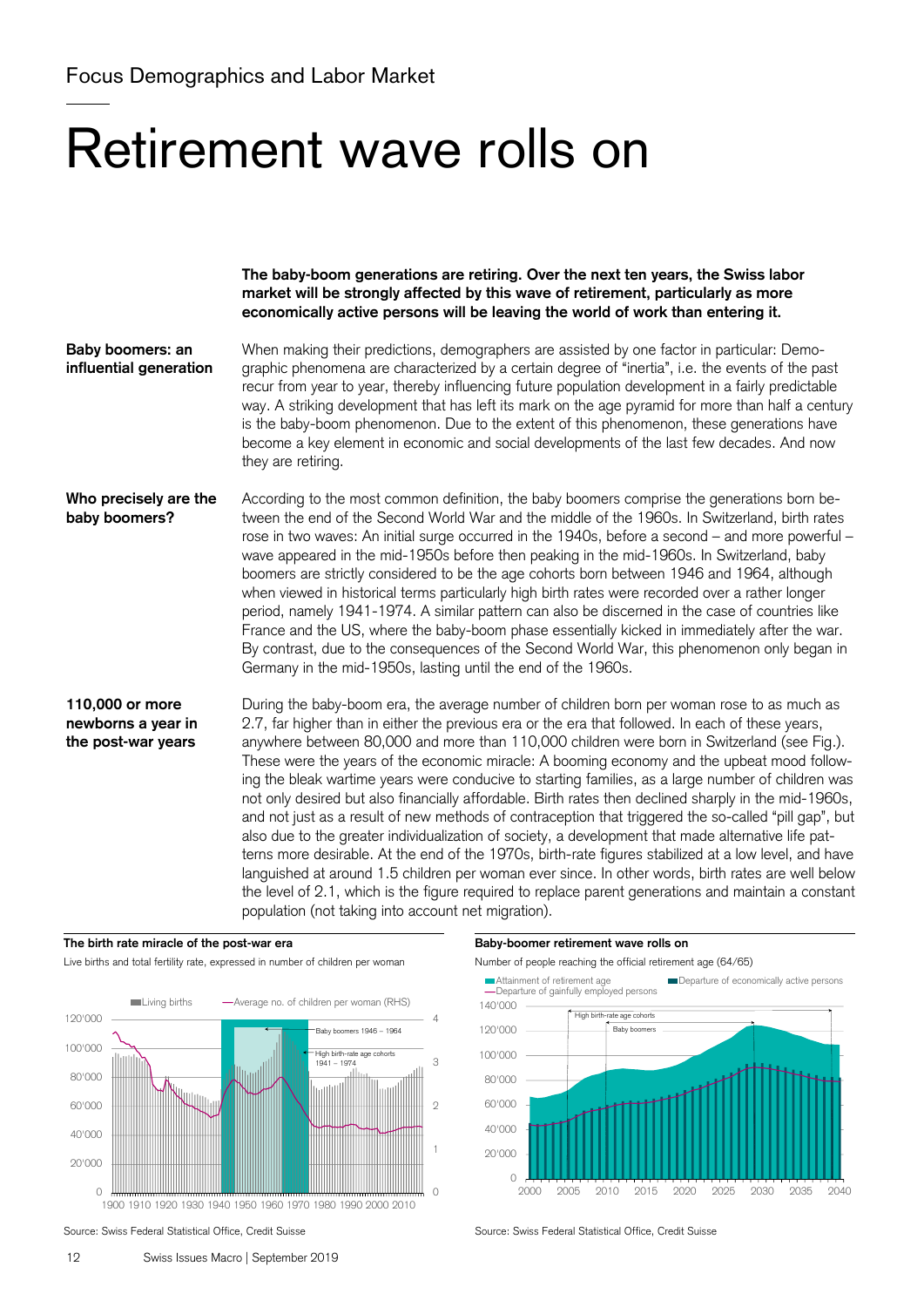| <b>Baby boomers</b><br>now retiring                                                            | The baby boomers of the post-war era are now retiring. In other words, demographic aging is now<br>entering the decisive phase. The combination of significant age cohorts with rising life expectancy<br>on the one hand, and successor cohorts of much lesser size (due to lower birth rates) on the oth-<br>er, is giving rise to clearly discernible imbalances of an ever-increasing nature. Particularly affected<br>by this development is the pension system, where an increasing number of pensioners contrasts<br>with a continuously declining number of financial contributors. To compound matters, benefits<br>have to be paid out for a longer period of time. But the labor market will also have to face the<br>repercussions of this wave of retirement on the part of more numerous age cohorts.                                                                                                                                                                                                                                                                                                                                                                                                                                                                                                                                                         |
|------------------------------------------------------------------------------------------------|-----------------------------------------------------------------------------------------------------------------------------------------------------------------------------------------------------------------------------------------------------------------------------------------------------------------------------------------------------------------------------------------------------------------------------------------------------------------------------------------------------------------------------------------------------------------------------------------------------------------------------------------------------------------------------------------------------------------------------------------------------------------------------------------------------------------------------------------------------------------------------------------------------------------------------------------------------------------------------------------------------------------------------------------------------------------------------------------------------------------------------------------------------------------------------------------------------------------------------------------------------------------------------------------------------------------------------------------------------------------------------|
| Some 1.1 million<br>Swiss will reach<br>retirement age over<br>the next ten years              | The transition of the baby-boom generations from the world of work to retirement began back in<br>2010. If we take the more broad-based group of high birth-rate age cohorts as our point of refer-<br>ence, this phenomenon actually dates back to 2005. So far, an average of between 70,000 and<br>90,000 persons each year have reached the statutory retirement age of 64 years for women and<br>65 years for men (see Fig. on previous page). However, the second - and stronger - wave of<br>retirements is yet to come, as an inverse mirror image of birth-rate developments in the post-war<br>era. Over the next few years, the number of new pensioners will rise successively to well over<br>100,000 per year, before peaking at just under 125,000 in 2029. Over the next ten years, a total<br>of some 1.1 million Swiss will reach retirement age. The number of new pensioners each year will<br>rise to more than 100,000 before the entire baby-boomer generation has reached retirement age<br>by around 2040.                                                                                                                                                                                                                                                                                                                                         |
| and more than<br>800,000 economically<br>active persons will be<br>leaving the labor<br>market | However, not all of these new pensioners are active in the labor market prior to retirement. When<br>it comes to implications for the labor market, analysis of the economically active population (which<br>also encompasses the unemployed) as well as gainfully employed persons makes it possible to<br>arrive at a more precise prediction. If we restrict ourselves to the active population, some 833,000<br>economically active persons and just under 800,000 gainfully employed persons will be withdraw-<br>ing from the labor force over the next ten years. This estimate is based on the assumption that the<br>labor participation rate will remain close to its current level in the future, and that the net immigra-<br>tion rate will remain at around 45,000 persons annually. In addition, it is assumed that the age<br>cohorts in question will retire at the statutory pension age of 64/65. However, the available data<br>on the transition to retirement shows that a not insignificant proportion of new pensioners will take<br>early retirement. In 2017, for example, no less than 48.9% of men and 43.5% of women drew<br>their first pension before their statutory retirement date. Once this aspect is factored into calcula-<br>tions, a proportion of the estimated impending retirement wave is brought forward in temporal<br>terms. |
| Labor market:<br>more departures<br>than entries                                               | When the number of retirements is set against the cohorts of 20-year-olds joining the labor mar-<br>ket for the first time, it quickly becomes clear that the number of departures will soon outstrip the<br>number of entries (see Fig.). By as early as 2021, the number of economically active persons<br>retiring will surpass the number of young adults entering the labor market, a discrepancy that will<br>become even more pronounced over the following years. At the peak of the baby-boomer retire-<br>ment wave in 2029, some 18,500 more economically active persons will withdraw from the labor<br>market than can be replaced by the younger generation.                                                                                                                                                                                                                                                                                                                                                                                                                                                                                                                                                                                                                                                                                                  |





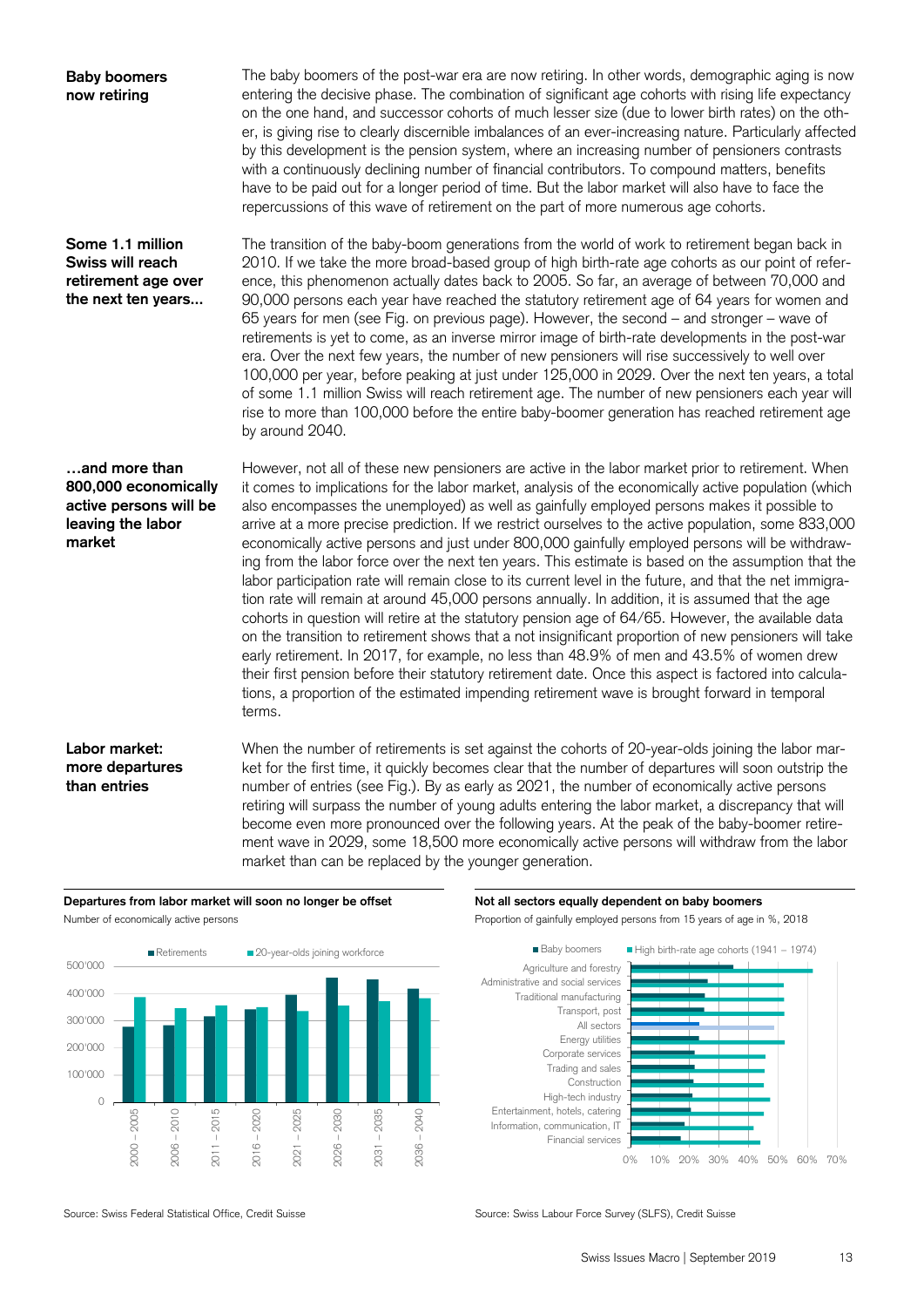### **Dependency on baby boomers varies according to sector**

Not all industries are equally affected by the rolling wave of retirements. The reliance on the babyboomer generations and high birth-rate cohorts up to the mid-1970s varies from sector to sector, in some cases markedly so. The sector most dominated by these age cohorts is agriculture and forestry, in which just under 35% of the workforce is made up of baby boomers, and as many as 61.8% of the high birth-rate age cohorts (see Fig. on previous page). Disproportionately high representation is also evident in administrative and social services (incl. healthcare), in traditional manufacturing, and in the transport industry. In these sectors, one in every four gainfully employed persons comes from the baby-boomer generation, and one in every two from the high birth-rate age cohorts. At the other end of the spectrum can be found the financial services and the information/communication/IT sectors. Here the younger overall average age means that baby boomers account for just 17% and 18.3% of the workforce respectively.

### **Where is the shortage of specialist labor likely to be particularly acute?**

For the sectors of economic activity that are already suffering from a shortage of skilled labor, the baby-boomer retirement wave represents an additional problem that compounds the likelihood of personnel scarcity. The acuteness of the situation rises in keeping with the degree of dependency upon these generations, the growth dynamism of the sector in question, and the leeway available to offset any shortage of personnel through efficiency increases and automation. A quarter of all small and medium-sized enterprises (SMEs) in Switzerland are already looking to use digitalization and automation as specific tools to counter personnel shortages<sup>1</sup>. However, not all sectors can exploit this opportunity to the same extent. As is clear from the figure below, the potential for automation is well below average in the areas of administrative and social services on the one hand, and entertainment, hotels and catering on the other<sup>2</sup>. Whereas the latter can rely on younger workers, the former will be disproportionately affected by the retirement wave of the baby boomer generations – all the more so as this industry is currently experiencing disproportionately high employment growth. In particular, this is likely to be problematic for the healthcare sector, which has strong growth prospects – not least due to demographic development. By contrast, sectors such as high-tech industry and corporate services are better placed to handle the babyboomer retirement wave. As well as the dependency of these sectors on workers from the high birth-rate generations being less pronounced, the potential to exploit the advantages of automation is disproportionately high. However, whether or not the latter will suffice to avert a shortage of skilled labor depends on the extent to



Baby boomers as proportion of gainfully employed persons aged 15 and over in %, 2018; proportion of automatable activities in %, 2016; circle diameter: employment growth 2016 – 2018 (colored circles = positive growth); dotted axis crosshairs: average figures for economy as a whole



Source: Swiss Labour Force Survey (SLFS), Credit Suisse

<sup>1</sup> Credit Suisse, "Swiss SMEs: Strategies to Counteract the Shortage of Skilled Labor", 2017<br><sup>2</sup> Our estimate of automation potential in individual sectors is based on the assumption that

<sup>&</sup>lt;sup>2</sup> Our estimate of automation potential in individual sectors is based on the assumption that activities can be substituted by automated processes, above all in professions involving a high proportion of routine activity, both manual and analytical. The key drivers of this potential are technologies that are already available (cf. Dengler/Matthes (2018), "Substituierbarkeitspotenziale von Berufen: Wenige Berufsbilder halten mit der Digitalisierung Schritt" [DE only: translates as "*Substitution potential of occupations: few professions are keeping pace with digitization*").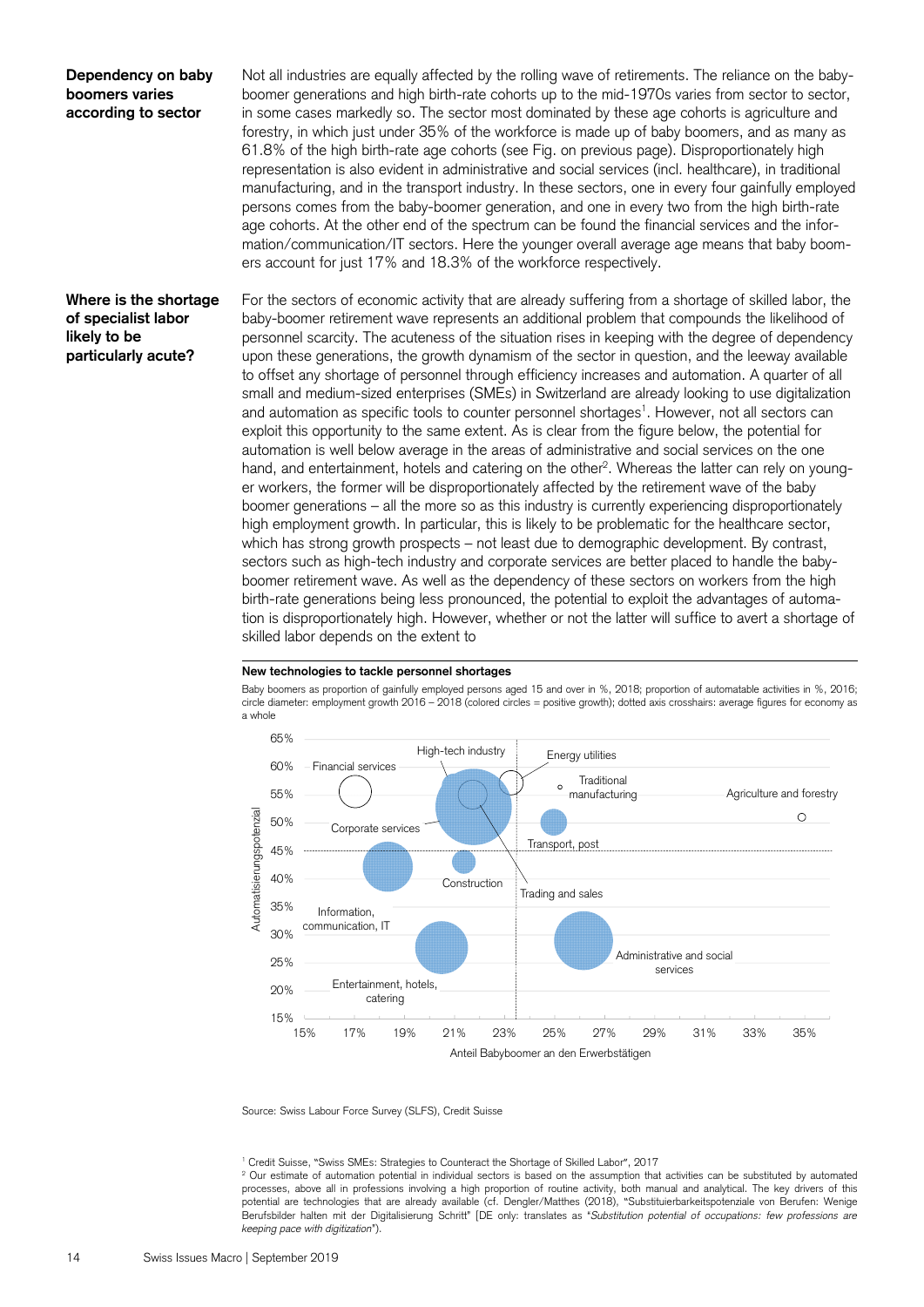which automation will itself lead to an additional requirement for skilled labor, namely for the implementation and controlling of computer processes, machines, and robots.

### **Retaining baby boomers in the labor market**

In order to reduce the gap created by the retirement of baby boomers, companies essentially also have the option of employing these workers beyond the statutory retirement age. However, in reality only a minority of Swiss companies pursue this strategy, with just one in four Swiss SMEs currently doing so according to our survey<sup>3</sup>. That said, companies already facing significant potential staffing shortfalls as a result of retirements are making a greater effort to retain older employees than the average company surveyed. On the other hand, a number of question marks remain on the supply side, in particular whether the participation rate of older employees can be increased to any noteworthy degree. As things stand, 14.9% of men and 8.6% of women remain actively employed beyond the statutory retirement age; at the beginning of the 1990s the equivalent figures stood at 20% and 11.2% respectively. According to our analysis of the hidden reserves in the Swiss labor market, only 7% of Swiss aged between 66 and 74 are interested in working beyond the statutory retirement age4 . It therefore appears that the incentive structure is not really conducive to greater exploitation of the working potential of older employees, either on the demand side or on the supply side. Whether or not the bridging pension for older employees planned by the Federal Council is the right answer to impending developments in the Swiss labor market is highly questionable.

**sara.carnazzi@credit-suisse.com** 

3 Credit Suisse, Swiss SMEs: Strategies to Counteract the Shortage of Skilled Labor, 2017

<sup>4</sup> Credit Suisse, The hidden reserves are set to remain "hidden", Monitor Switzerland, Q2 2018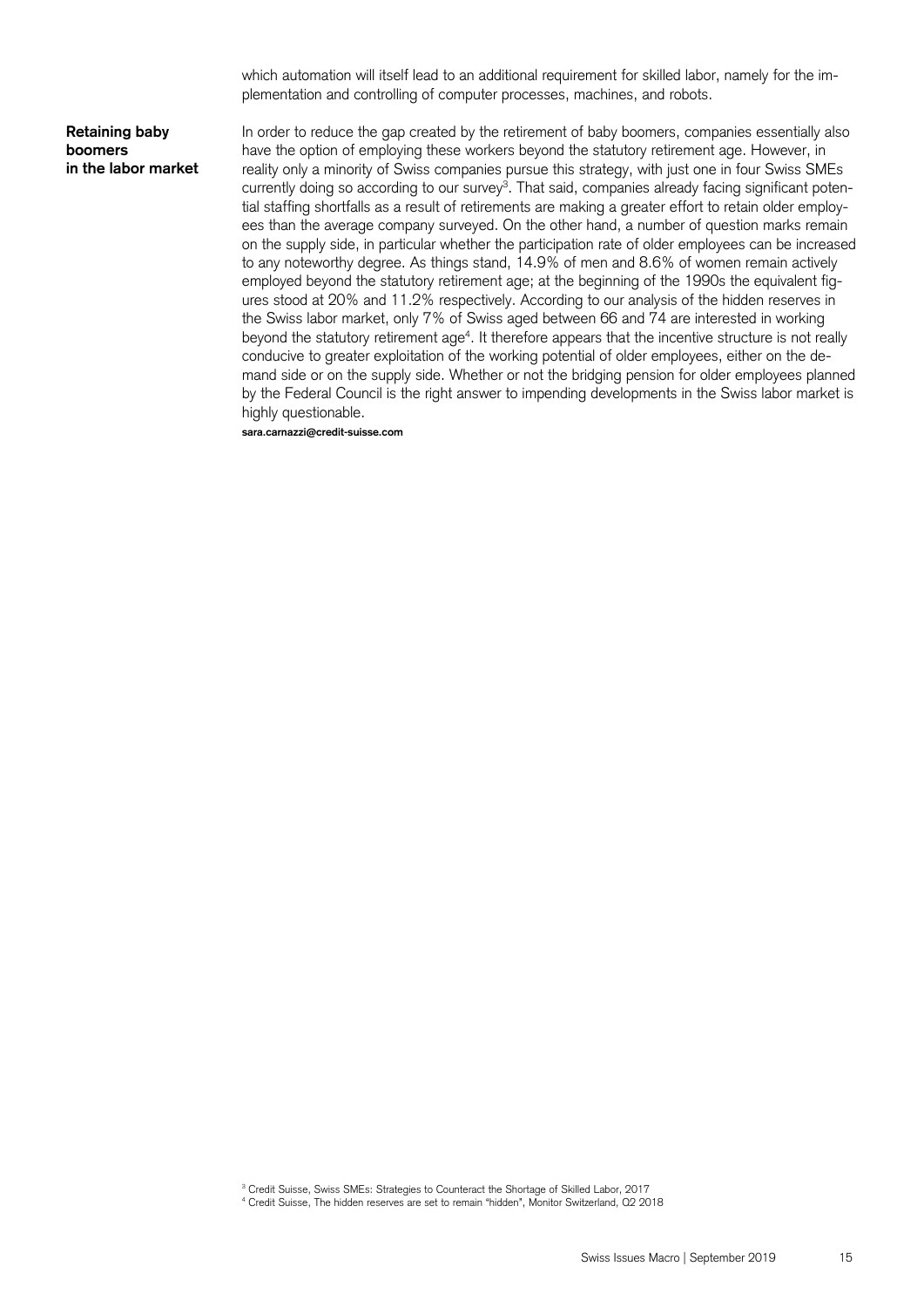# Inflation and population aging







<sup>5</sup> Juselius, M. and Takats, E. (2015). Can demography affect inflation and monetary policy? BIS Working Papers No. 485.

<sup>6</sup> E.g. Bobeica, E. et al. (2017). Demographics and inflation. ECB Working Paper Series No. 2006.

Source: Datastream, Credit Suisse Source: United Nations World Population Prospects, Credit Suisse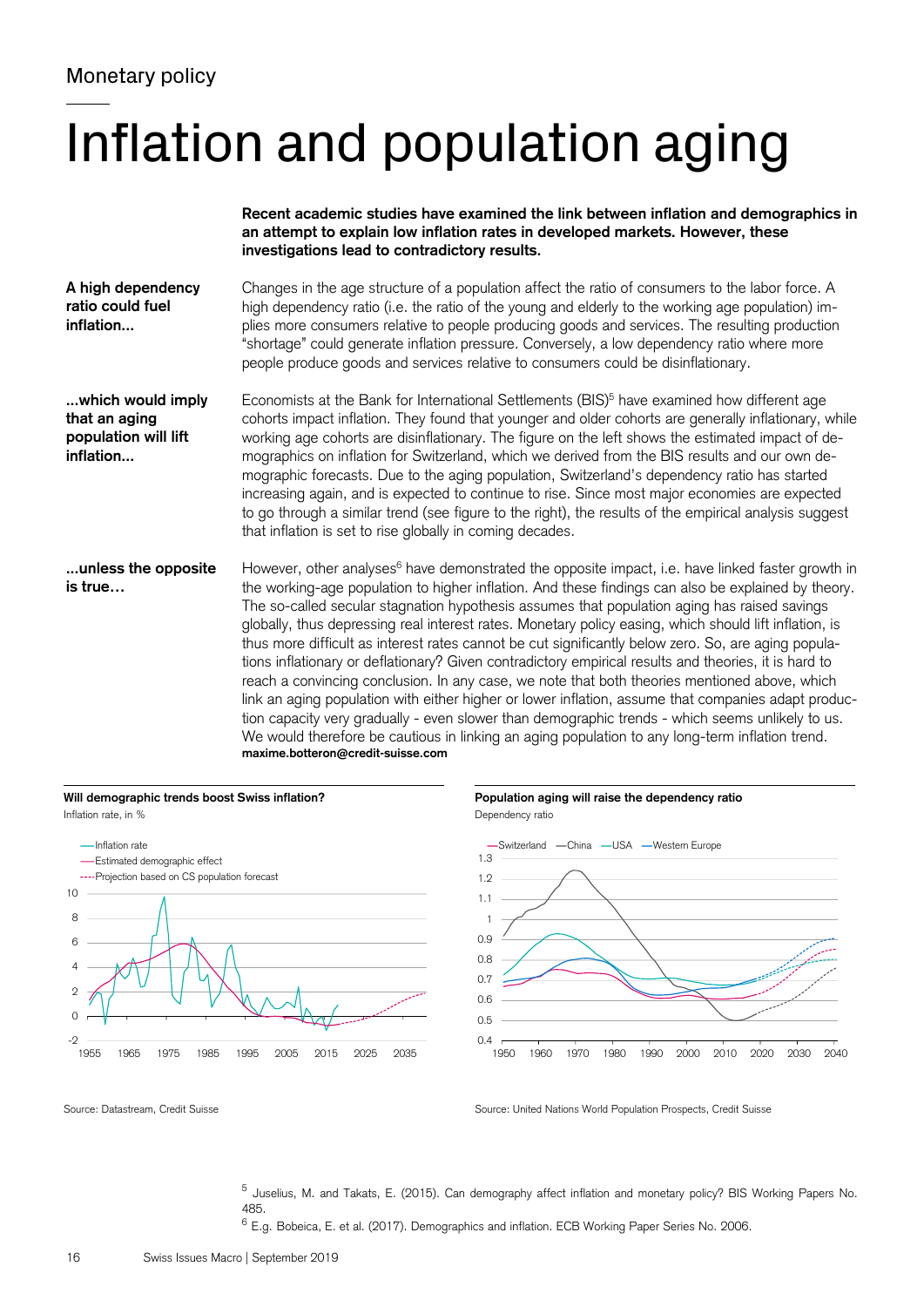Most banknotes in circulation continued to grow at a very slow rate in June 2019, while CHF 1000 bills in circulation dropped by almost 4% YoY. Any lowering of the policy rate by the Swiss National Bank (SNB) deeper into negative territory will likely prompt commercial banks to pass on the negative rate to more client deposits. This, in turn, will likely spur demand for banknotes. However, any increase in demand for banknotes following an interest rate cut by the SNB would likely be temporary, thus giving the SNB further leeway to cut rates if necessary.

### **maxime.botteron@credit-suisse.com** Source: Swiss National Bank, Credit Suisse

At the end of June, the SNB held CHF 780 bn in foreign currency reserves. Around 40% were invested in EUR denominated assets. Since mid-July, the SNB has again purchased foreign currencies after the CHF appreciated against the EUR. While the appreciation of the CHF will lower the value of the EUR assets, a rally in government bonds held by the SNB should partially compensate for any loss due to exchange rate fluctuations. A loss is also likely on the SNB's equity holdings in Q3 2019.

### **maxime.botteron@credit-suisse.com** Source: Swiss National Bank, Credit Suisse

Since Q4 2018, growth in mortgages to corporates has accelerated in Switzerland. Financial service companies, as well as a broad category of services that include real estate activities, made the biggest contribution to this growth. This acceleration, coupled with rising prices for residential investment properties are likely the triggers for increased scrutiny of the residential investment property segment by the SNB and the Swiss Financial Market Supervisory Authority. The Swiss Bankers Association has proposed measures including a lower loan-to-value ratio to address potential risks for financial market stability stemming from these developments.

### **maxime.botteron@credit-suisse.com** Source: Swiss National Bank, Credit Suisse

### **Banknotes in circulation CHF 1000 bills in circulation have declined**

Banknotes in circulation, growth rate, in % YoY





### Foreign currency reserves **Around 40% of the SNB's currency reserves are in EUR Foreign currency reserves**

Foreign currency reserves of the SNB, in CHF bn



### Mortgages to corporates **Acceleration in mortgages to corporates** Acceleration in mortgages to corporates

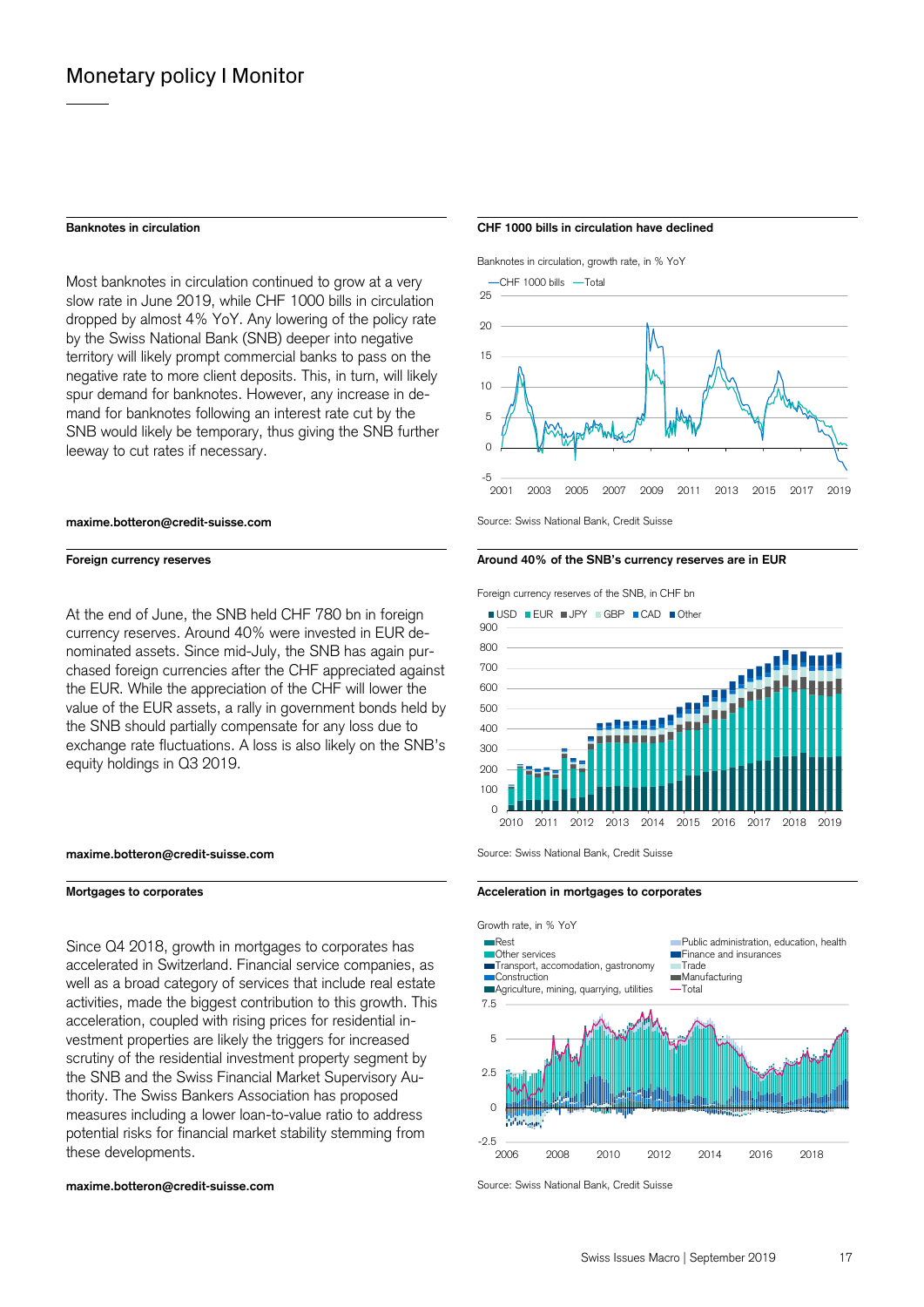In the area of owner-occupied housing, price growth remained impressive thanks to very low interest rates and a low level of construction activity. In the second quarter of 2019, condominium prices rose by 2.7% compared to the previous year's quarter. As in previous quarters, the rise in prices for single-family dwellings (4.4%) was significantly higher. The reasons why real estate prices have not risen significantly more strongly are likely to include the already high level of prices, which require buyers to provide additional equity, and the regulatory guidelines relating to credit lending. The drag on demand exercised by the latter continues to be tangible.

According to the real estate consultancy company IAZI, transaction prices for residential investment properties with both residential and mixed use have risen by 80% since 2002. However, rents have failed to keep pace with this development: The rental price component of the Swiss consumer price index (LIK) has risen by just 22% over the same period. Indeed, the rents of advertised apartments have actually declined slightly over the last three years. Accordingly, real estate investors have been facing a decline in cash flow yields. These yields remain attractive in the today's negative interest-rate environment, however. In addition, investors have benefited from sharp rises in asset values in recent years.

Construction activity in the office space market has declined noticeably. Total newbuild permits over the last 12 months encompassed a construction volume of CHF 1,675 mn, which is 14% below the corresponding long-term average (CHF 1,953 mn). This is the lowest level recorded since 2009, and reflects the more circumspect stance of investors, which is in turn attributable to high vacancy rates in outer and peripheral business districts. By contrast, there was a significant recovery in the market for centrally located office space, which is now deriving additional support from the decline in construction activity.

### **Owner-occupied housing Unbroken price dynamism in owner-occupied housing**

Annual growth rates; dotted lines: average 2000 – 2018



### **Rental apartments Huge gulf in development of purchase prices and rents**

 Residential investment properties: development of transaction prices and rents, Index: Q1 2002 = 100



**fabian.waltert@credit-suisse.com** Source: IAZI, Homegate, Swiss Federal Statistical Office, Credit Suisse; last data point: Q2 2019

### **Office property Decline in construction activity in office space market**  Decline in construction activity in office space market

Building permits and planning applications, moving 12-month total, in CHF mn



**alexander.lohse@credit-suisse.com** Source: Baublatt, Credit Suisse; last data point: July, 2019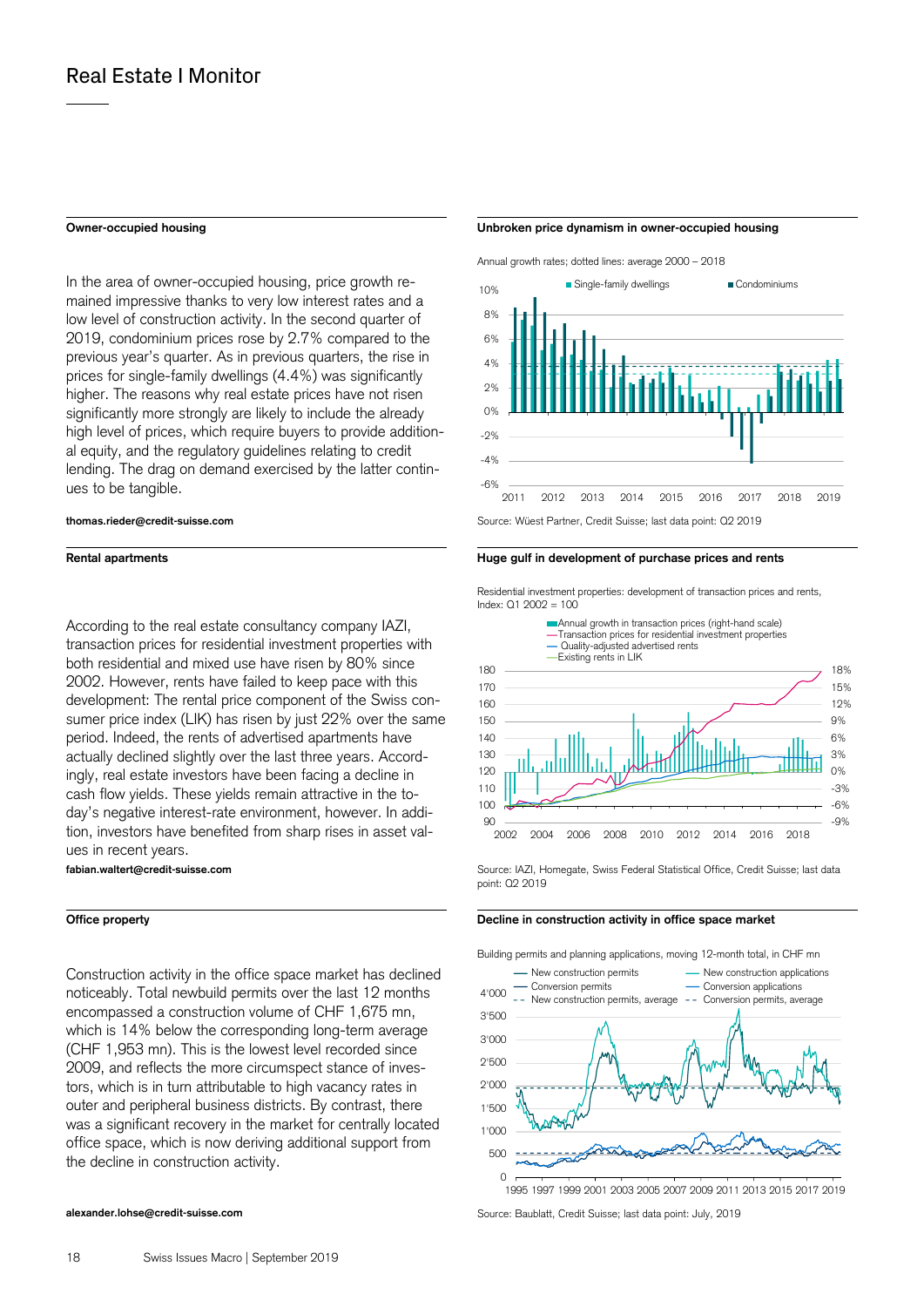### Purchasing Managers' Index (PMI) **Industrial Activity Industrial Activity**

Purchasing managers stand at the beginning of the production process. The PMI uses this forward-looking feature to forecast the level of economic activity. The index is based on a monthly survey conducted by procure.ch, the industry body for purchasing and supply management. Purchasing managers respond to eight questions on output, backlog of orders, purchasing volumes, purchase price, delivery times, stocks of purchases, stocks of finished goods, and employment. They indicate whether activity levels are higher, the same, or lower than in the preceding month. The percentage share of responses stating "higher" and "no change" are used to calculate the sub-indices, though only half of the "no change" share of responses is included. The PMI lies between 0 and 100, with a figure of more than 50 indicating an expansion of activity compared with the previous month.

### **Credit Suisse Export Barometer Exports**

The Credit Suisse Export Barometer takes as its basis the dependence of Swiss exports on foreign export markets. In constructing the export barometer, we have drawn together important leading industry indicators in Switzerland's 28 most important export markets. The values of these leading indicators are weighted on the basis of the share of exports that goes to each country. The export barometer consolidates this information to produce a single indicator. Since the values in question are standardized, the export barometer is calibrated in standard deviations. The zero line corresponds to the growth threshold. The long-term average growth of Swiss exports of approximately 5% is at 1.

### CS CFA Society Switzerland Index **Example 2018** Economic Activity

Financial analysts have their finger on the pulse of the economy. Since 2017, we have been conducting a monthly survey of financial analysts jointly with CFA Society Switzerland under the heading Financial Market Test Switzerland<sup>1</sup>. Analysts are questioned not only about their assessment of the current and future economic situation as well as the rate of inflation but also about financial market issues such as equity market performance and interest rate forecasts. The CS CFA Society Switzerland Index represents the balance of expectations regarding the development of Swiss economic activity over the coming six months.



Source: procure.ch, Credit Suisse

In standard deviation, values  $> 0 =$  growth





Balance of expectations, values  $> 0 =$  growth



<sup>&</sup>lt;sup>1</sup> Published as the Credit Suisse ZEW Index from 2006 until 2016 Source: CFA Society Switzerland, Credit Suisse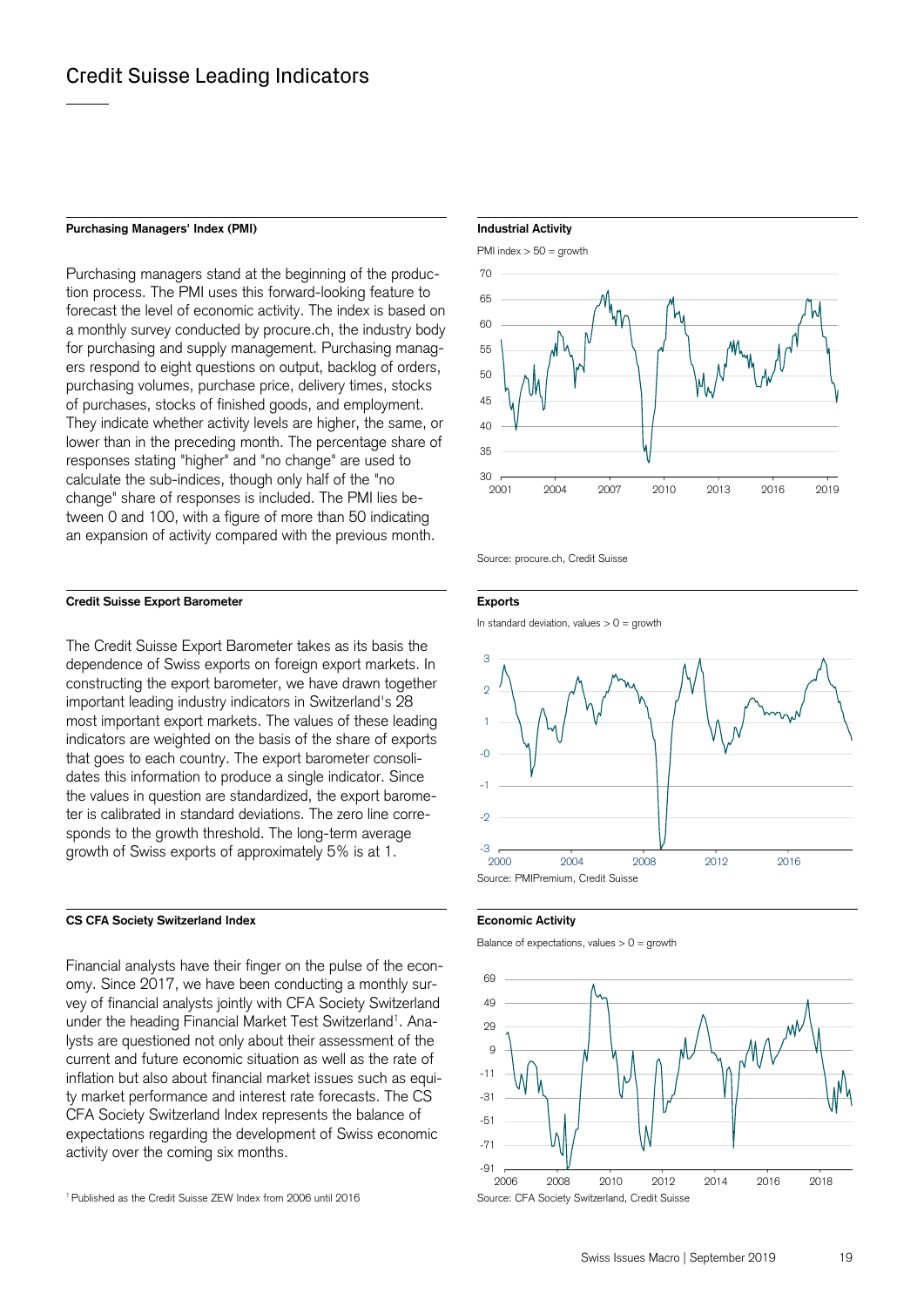The Swiss Construction Index is published once a quarter jointly by Credit Suisse and the Swiss Contractors' Association (SCA). It serves as a leading indicator for the state of Switzerland's construction sector by forecasting the volume of work in the core construction business in the coming quarter. The indicator is calculated by Credit Suisse and is based mainly on a quarterly survey conducted by the SCA among its members. Additional data is provided by the Swiss Federal Statistical Office and Baublatt. The Construction Index was launched in the first quarter of 1996.

Procure.ch, the professional association for purchasing and supply management and Credit Suisse launched a PMI for the services sector in 2014. The Services PMI is structured in exactly the same way as its industry counterpart. Values over 50.0 points mean expansion. It is based on a survey of purchasing managers from Swiss service providers. There are six subcomponents: type of business, new orders, order book, purchasing prices, sales prices and number of employees.

### **Macro Momentum Indicator Economic Activity**

The Credit Suisse Macro Momentum Indicator (MMI) condenses the current performance of key Swiss economic data to a single figure. Data from economic surveys, consumption, the labor market, lending and the export economy are used to calculate a standardized momentum that is then weighted with the applicable correlation to GDP development. Values above (below) zero point toward an acceleration (slowdown) of the Swiss economy in the last three months compared with the past six months.

### **Swiss Construction Index Construction Industry Climate Construction Industry Climate**



Source: Swiss Contractor's Association, Credit Suisse

**PMI Services PMI Services Activity in the services sector PMI** Services sector

PMI Services index > 50 = growth





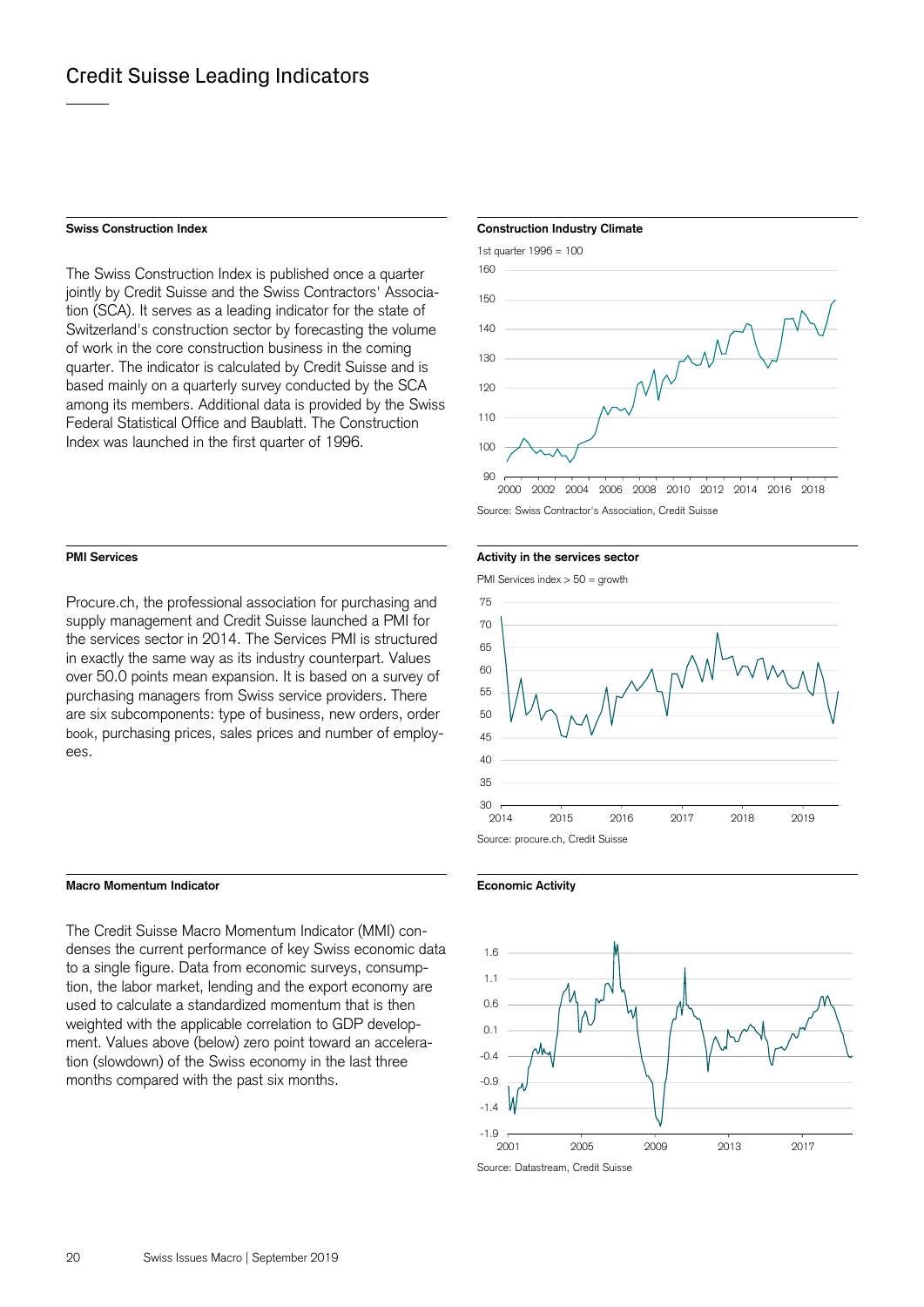### **Forecasts for the Swiss Economy**

|                                                                                               | 2019P<br>Q1 | 2019<br>Q <sub>2</sub> | 2019P<br>Q3 | 2019P<br>Q4 | 2020P<br>Q1 | 2020P<br>Q <sub>2</sub> | 2020P<br>QЗ | 2020P<br>Q4 | 2020P | 2020P |
|-----------------------------------------------------------------------------------------------|-------------|------------------------|-------------|-------------|-------------|-------------------------|-------------|-------------|-------|-------|
| GDP (YoY, in %)                                                                               | 1.0         | 0.2                    | 1.1         | 1.7         | 1.6         | 1.6                     | 1.3         | 1.2         | 1.1   | 1.4   |
| Consumer spending                                                                             | 0.6         | 0.9                    | 1.2         | 1.2         | 1.3         | 1.3                     | 1.3         | 1.3         | 1.0   | 1.3   |
| Government expenditure                                                                        | 0.9         | 1.0                    | 1.0         | 0.9         | 1.0         | 1.0                     | 1.0         | 1.0         | 1.0   | 1.0   |
| Gross capital investment                                                                      | $-0.5$      | $-0.9$                 | 1.7         | 2.0         | 1.3         | 1.1                     | 1.1         | 1.1         | 0.6   | 1.1   |
| Construction investment                                                                       | 1.4         | 0.2                    | 0.2         | 0.9         | 1.2         | 1.2                     | 1.2         | 1.2         | 0.6   | 1.2   |
| Investment in plant and equipment                                                             | $-1.5$      | $-1.6$                 | 2.5         | 2.5         | 1.0         | 1.0                     | 1.0         | 1.0         | 0.5   | 1.0   |
| Exports (goods and services)                                                                  | 2.7         | 2.3                    | 2.5         | 0.4         | 2.5         | 2.5                     | 2.5         | 2.5         | 2.0   | 2.5   |
| Imports (goods and services)                                                                  | $-0.9$      | $-1.7$                 | 3.2         | 3.5         | 2.0         | 2.0                     | 2.0         | 2.0         | 1.0   | 2.0   |
| Inflation (in %)                                                                              | 0.6         | 0.6                    | 0.3         | 0.3         | 0.5         | 0.3                     | 0.5         | 0.6         | 0.5   | 0.5   |
| Unemployment (in %)                                                                           | 2.3         | 2.3                    | 2.3         | 2.3         | 2.3         | 2.4                     | 2.4         | 2.5         | 2.3   | 2.4   |
| Employment growth FTEs (YoY, in %)                                                            | 1.5         | 1.2                    | 1.0         | 0.9         | 0.9         | 0.9                     | 0.8         | 0.8         | 1.2   | 0.9   |
| Net immigration (in thousands)                                                                |             |                        |             |             |             |                         |             |             | 55    | 55    |
| Nominal wage growth (YoY, in %)                                                               |             |                        |             |             |             |                         |             |             | 0.7   | 0.7   |
| Public debt (in % of GDP)                                                                     |             |                        |             |             |             |                         |             |             | 6.9   | 7.2   |
| Source: Federal Statistics Office, State Secretariat for Economic Affairs SECO, Credit Suisse |             |                        |             |             |             |                         |             |             |       |       |

### **Forecasts for the World Economy**

| <b>Forecasts</b> | <b>Forecasts</b> |                 |      |                        | <b>Structure</b>         |                              | <b>Significance for Switzerland</b> |                                             |  |
|------------------|------------------|-----------------|------|------------------------|--------------------------|------------------------------|-------------------------------------|---------------------------------------------|--|
|                  | GDP              | YoY, in %       |      | Inflation<br>YoY, in % | Population<br>In million | <b>GDP</b><br>In USD billion | In $%$                              | Share of exports Share of imports<br>In $%$ |  |
|                  | 2019             | 2020            | 2019 | 2020                   | 2018                     | 2018                         | 2018                                | 2018                                        |  |
| World            | 2.7              | 2.7             | 2.6  | 2.5                    | 7'530                    | 84'740                       | 100                                 | 100                                         |  |
| <b>US</b>        | 2.3              | 2.1             | 1.9  | 2.0                    | 327                      | 20'494                       | 16.3                                | 6.2                                         |  |
| Euro zone        | 1.1              | 1.4             | 1.2  | $1.2^{\circ}$          | 341                      | 13'669                       | 44.3                                | 61.7                                        |  |
| Germany          | 0.5              | 0.9             | 1.5  | 1.6                    | 83                       | 4'000                        | 18.8                                | 27.1                                        |  |
| France           | 1.2              | 1.4             | 1.3  | 1.5                    | 65                       | 2'775                        | 6.5                                 | 8.0                                         |  |
| Italy            | 0.1              | 0.7             | 0.8  | 1.1                    | 60                       | 2'072                        | 6.2                                 | 9.3                                         |  |
| UK               | 1.2              | $\overline{.3}$ | 1.9  | 2.1                    | 66                       | 2'829                        | 4.0                                 | 3.8                                         |  |
| Japan            | 0.8              | 0.5             | 0.6  | 0.2                    | 126                      | 4'972                        | 3.3                                 | 1.7                                         |  |
| China            | 6.2              | 6.0             | 2.5  | 2.2                    | 1'395                    | 13'407                       | 5.2                                 | 7.1                                         |  |

Source: Datastream, International Monetary Fund, Credit Suisse

### **Interest Rates and Monetary Policy Data**

|                                              | Current | 3-month | 12-month |                                    | Current |       | Prev. mth. Prev. year |
|----------------------------------------------|---------|---------|----------|------------------------------------|---------|-------|-----------------------|
| SNB target range (in %)                      | $-0.75$ | $-0.75$ | $-0.75$  | MO money supply (CHF bn)           | 562.7   | 568.4 | 548.0                 |
| 10-year government bond yields (in %)        | $-0.92$ | $-1.0$  | $-0.9$   | M1 money supply (%, YoY)           | 5.1     | 5.2   | 6.9                   |
|                                              |         |         |          | M2 money supply (%, YoY)           | 3.6     | 3.6   | 3.7                   |
|                                              |         |         |          | M3 money supply (%, YoY)           | 3.5     | 3.6   | 3.3                   |
|                                              |         |         |          | Foreign currency reserves (CHF bn) | 788.0   | 767.7 | 787.4                 |
| Source: Datastream, Bloomberg, Credit Suisse |         |         |          |                                    |         |       |                       |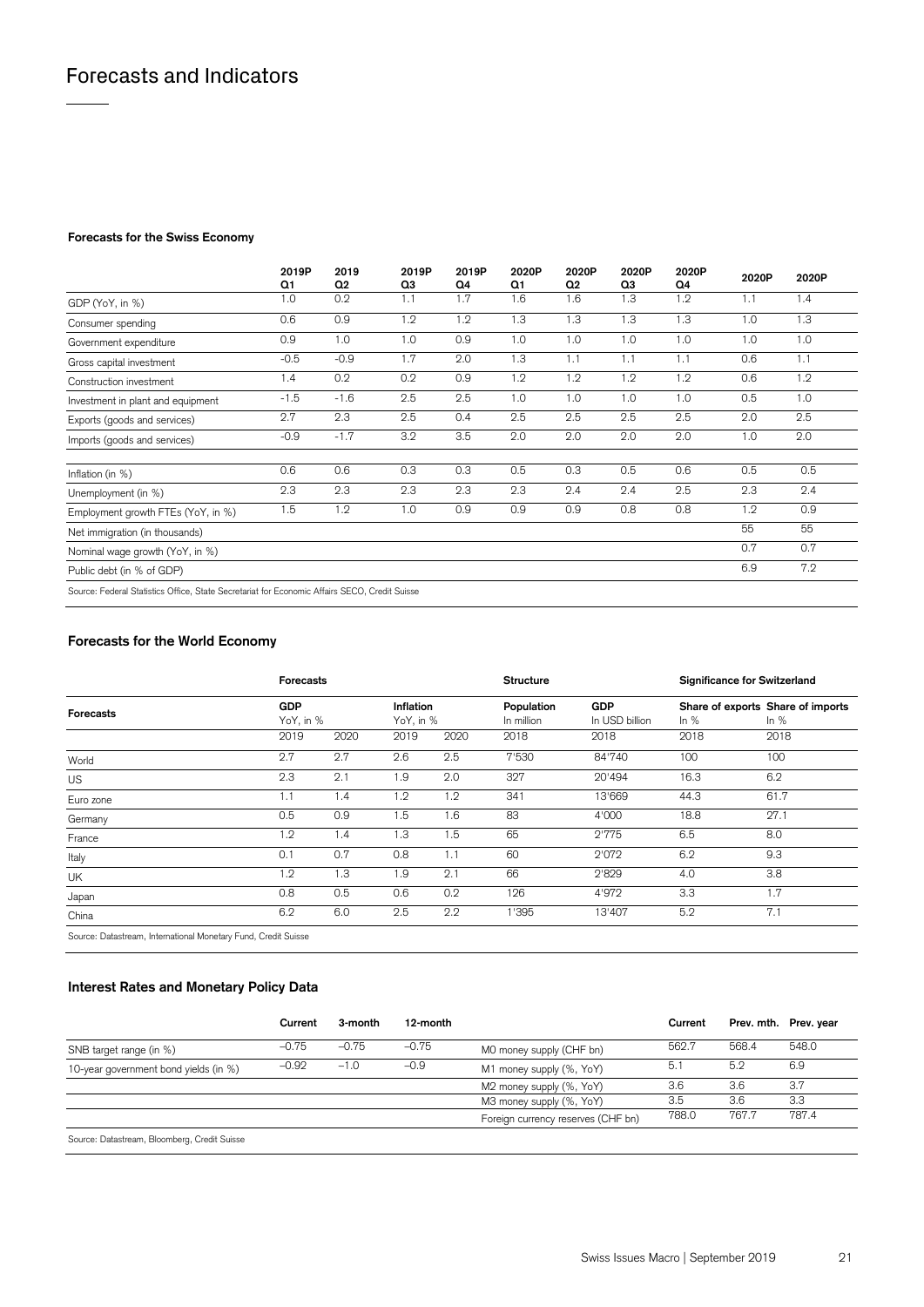# Important Information

This report represents the views of the Investment Strategy Department of CS and has not been prepared in accordance with the legal requirements designed to promote the independence of investment research. It is not a product of the Credit Suisse Research Department even if it references published research recommendations. CS has policies in place to manage conflicts of interest including policies relating to dealing ahead of the dissemination of investment research. These policies do not apply to the views of Investment Strategists contained in this report.

## Risk warning

Every investment involves risk, especially with regard to fluctuations in value and return. If an investment is denominated in a currency other than your base currency, changes in the rate of exchange may have an adverse effect on value, price or income.

For a discussion of the risks of investing in the securities mentioned in this document, please refer to the following Internet link: https://investment.credit-suisse.com/gr/riskdisclosure/

This document may include information on investments that involve special risks. You should seek the advice of your independent financial advisor prior to taking any investment decisions based on this document or for any necessary explanation of its contents. Further information is also available in the information brochure "Special Risks in Securities Trading" available from the Swiss Bankers Association.

### Past performance is not an indicator of future performance. Perfor**mance can be affected by commissions, fees or other charges as well as exchange rate fluctuations.**

### **Financial market risks**

Historical returns and financial market scenarios are no reliable indicators of future performance. The price and value of investments mentioned and any income that might accrue could fall or rise or fluctuate. Past performance is not a guide to future performance. If an investment is denominated in a currency other than your base currency, changes in the rate of exchange may have an adverse effect on value, price or income. You should consult with such advisor(s) as you consider necessary to assist you in making these determinations.

Investments may have no public market or only a restricted secondary market. Where a secondary market exists, it is not possible to predict the price at which investments will trade in the market or whether such market will be liquid or illiquid.

### **Emerging** markets

Where this document relates to emerging markets, you should be aware that there are uncertainties and risks associated with investments and transactions in various types of investments of, or related or linked to, issuers and obligors incorporated, based or principally engaged in business in emerging markets countries. Investments related to emerging markets countries may be considered speculative, and their prices will be much more volatile than those in the more developed countries of the world. Investments in emerging markets investments should be made only by sophisticated investors or experienced professionals who have independent knowledge of the relevant markets, are able to consider and weigh the various risks presented by such investments, and have the financial resources necessary to bear the substantial risk of loss of investment in such investments. It is your responsibility to manage the risks which arise as a result of investing in emerging markets investments and the allocation of assets in your portfolio. You should seek advice from your own advisers with regard to the various risks and factors to be considered when investing in an emerging markets investment.

### **Alternative investments**

Hedge funds are not subject to the numerous investor protection regulations that apply to regulated authorized collective investments and hedge fund managers are largely unregulated. Hedge funds are not limited to any particular investment discipline or trading strategy, and seek to profit in all kinds of markets by using leverage, derivatives, and complex speculative investment strategies that may increase the risk of investment loss.

Commodity transactions carry a high degree of risk, including the loss of the entire investment, and may not be suitable for many private investors. The performance of such investments depends on unpredictable factors such as natural catastrophes, climate influences, hauling capacities, political unrest, seasonal fluctuations and strong influences of rolling-forward, particularly in futures and indices.

Investors in real estate are exposed to liquidity, foreign currency and other risks, including cyclical risk, rental and local market risk as well as environmental risk, and changes to the legal situation.

### **Private Equity**

Private Equity (hereafter "PE") means private equity capital investment in companies that are not traded publicly (i.e. are not listed on a stock exchange), they are complex, usually illiquid and long-lasting. Investments in a PE fund generally involve a significant degree of financial and/or business risk. Investments in private equity funds are not principal-protected nor guaranteed. Investors will be required to meet capital calls of investments over an extended period of time. Failure to do so may traditionally result in the forfeiture of a portion or the entirety of the capital account, forego any future income or gains on investments made prior to such default and among other things, lose any rights to participate in future investments or forced to sell their investments at a very low price, much lower than secondary market valuations. Companies or funds may be highly leveraged and therefore may be more sensitive to adverse business and/or financial developments or economic factors. Such investments may face intense competition, changing business or economic conditions or other developments that may adversely affect their performance.

### **Interest rate and credit risks**

The retention of value of a bond is dependent on the creditworthiness of the Issuer and/or Guarantor (as applicable), which may change over the term of the bond. In the event of default by the Issuer and/or Guarantor of the bond, the bond or any income derived from it is not guaranteed and you may get back none of, or less than, what was originally invested.

## Investment Strategy Department

Investment Strategists are responsible for multi-asset class strategy formation and subsequent implementation in CS's discretionary and advisory businesses. If shown, Model Portfolios are provided for illustrative purposes only. Your asset allocation, portfolio weightings and performance may look significantly different based on your particular circumstances and risk tolerance. Opinions and views of Investment Strategists may be different from those expressed by other Departments at CS. Investment Strategist views may change at any time without notice and with no obligation to update. CS is under no obligation to ensure that such updates are brought to your attention.

From time to time, Investment Strategists may reference previously published Research articles, including recommendations and rating changes collated in the form of lists. The recommendations contained herein are extracts and/or references to previously published recommendations by Credit Suisse Research. For equities, this relates to the respective Company Note or Company Summary of the issuer. Recommendations for bonds can be found within the respective Research Alert (bonds) publication or Institutional Research Flash/Alert – Credit Update Switzerland. These items are available on request or from https://investment.credit-suisse.com. Disclosures are available from www.credit-suisse.com/disclosure.

# Global disclaimer/important information

This document is not directed to, or intended for distribution to or use by, any person or entity who is a citizen or resident of or located in any locality, state, country or other jurisdiction where such distribution, publication, availability or use would be contrary to law or regulation or which would subject CS to any registration or licensing requirement within such jurisdiction.

References in this document to CS include Credit Suisse AG, the Swiss bank, its subsidiaries and affiliates. For more information on our structure, please use the following link: http://www.credit-suisse.com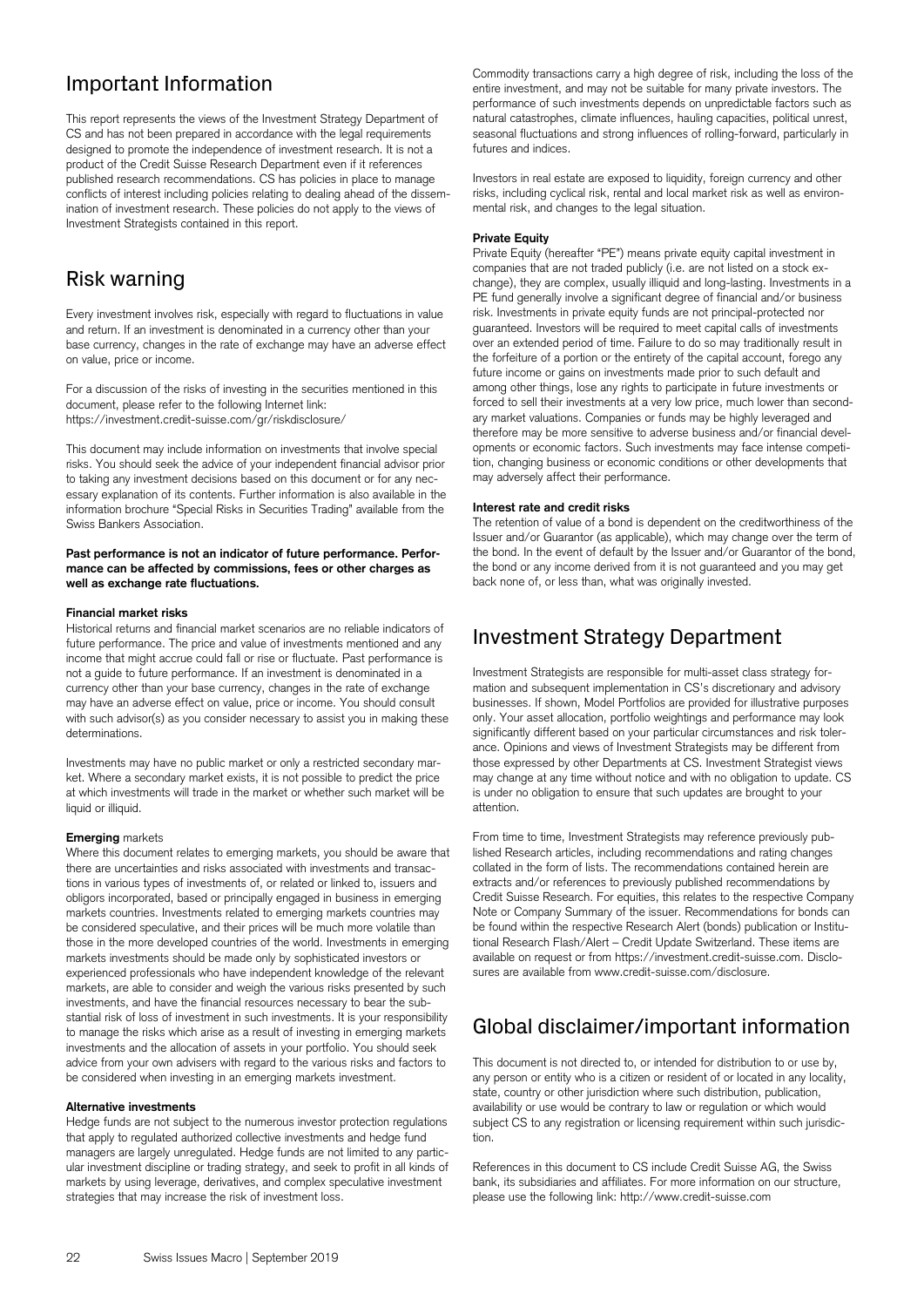**NO DISTRIBUTION, SOLICITATION, OR ADVICE:** This document is provided for information and illustrative purposes and is intended for your use only. It is not a solicitation, offer or recommendation to buy or sell any security or other financial instrument. Any information including facts, opinions or quotations, may be condensed or summarized and is expressed as of the date of writing. The information contained in this document has been provided as a general market commentary only and does not constitute any form of regulated financial advice, legal, tax or other regulated service. It does not take into account the financial objectives, situation or needs of any persons, which are necessary considerations before making any investment decision. You should seek the advice of your independent financial advisor prior to taking any investment decisions based on this document or for any necessary explanation of its contents. This document is intended only to provide observations and views of CS at the date of writing, regardless of the date on which you receive or access the information. Observations and views contained in this document may be different from those expressed by other Departments at CS and may change at any time without notice and with no obligation to update. CS is under no obligation to ensure that such updates are brought to your attention. **FORECASTS & ESTIMATES:** Past performance should not be taken as an indication or guarantee of future performance, and no representation or warranty, express or implied, is made regarding future performance. To the extent that this document contains statements about future performance, such statements are forward looking and subject to a number of risks and uncertainties. Unless indicated to the contrary, all figures are unaudited. All valuations mentioned herein are subject to CS valuation policies and procedures. **CONFLICTS:** CS reserves the right to remedy any errors that may be present in this document. CS, its affiliates and/or their employees may have a position or holding, or other material interest or effect transactions in any securities mentioned or options thereon, or other investments related thereto and from time to time may add to or dispose of such investments. CS may be providing, or have provided within the previous 12 months, significant advice or investment services in relation to the investments listed in this document or a related investment to any company or issuer mentioned. Some investments referred to in this document will be offered by a single entity or an associate of CS or CS may be the only market maker in such investments. CS is involved in many businesses that relate to companies mentioned in this document. These businesses include specialized trading, risk arbitrage, market making, and other proprietary trading. **TAX:** Nothing in this document constitutes investment, legal, accounting or tax advice. CS does not advise on the tax consequences of investments and you are advised to contact an independent tax advisor. The levels and basis of taxation are dependent on individual circumstances and are subject to change. **SOURCES:** Information and opinions presented in this document have been obtained or derived from sources which in the opinion of CS are reliable, but CS makes no representation as to their accuracy or completeness. CS accepts no liability for a loss arising from the use of this document. **WEBSITES:** This document may provide the addresses of, or contain hyperlinks to, websites. Except to the extent to which the document refers to website material of CS, CS has not reviewed the linked site and takes no responsibility for the content contained therein. Such address or hyperlink (including addresses or hyperlinks to CS's own website material) is provided solely for your convenience and information and the content of the linked site does not in any way form part of this document. Accessing such website or following such link through this document or CS's website shall be at your own risk. **DATA PRIVACY:** Your Personal Data will be processed in accordance with the Credit Suisse privacy statement accessible at your domicile through the official Credit Suisse website https://www.credit-suisse.com. In order to provide you with marketing materials concerning our products and services, Credit Suisse Group AG and its subsidiaries may process your basic Personal Data (i.e. contact details such as name, e-mail address) until you notify us that you no longer wish to receive them. You can opt-out from receiving these materials at any time by informing your Relationship Manager.

### **Distributing entities**

Except as otherwise specified herein, this report is distributed by Credit Suisse AG, a Swiss bank, authorized and regulated by the Swiss Financial Market Supervisory Authority. **Austria:** This report is distributed by CREDIT SUISSE (LUXEMBOURG) S.A. Zweigniederlassung Österreich (the "Austria branch") which is a branch of CREDIT SUISSE (LUXEMBOURG) S.A., a duly authorized credit institution in the Grand Duchy of Luxembourg with registered address 5, rue Jean Monnet, L-2180 Luxembourg. The Austria branch is subject to the prudential supervision of the Luxembourg supervisory authority, the Commission de Surveillance du Secteur Financier (CSSF), 283, route d'Arlon, L-2991 Luxembourg, Grand Duchy of Luxembourg, as well as of the Austrian supervisory authority, the Financial Market Authority (FMA), Otto-Wagner Platz 5, A-1090 Vienna, Austria. **Bahrain:** This report is distributed by Credit Suisse AG, Bahrain Branch, authorized and regulated by the Central Bank of Bahrain (CBB) as an Investment Business Firm Category 2. Related financial services or products are only made available to professional clients and Accredited Investors, as defined by the CBB, and are not intended for any other persons. The Central Bank of Bahrain has not reviewed, nor has it approved, this document or the marketing of any investment vehicle referred to herein in the Kingdom of Bahrain and is not responsible for the performance of any such investment vehicle. Credit Suisse AG, Bahrain Branch, a branch of Credit Suisse AG, Zurich/Switzerland, is located at Level 21-22, East Tower, Bahrain World Trade Centre, Manama, Kingdom of Bahrain. **DIFC:** This information is being distributed by Credit Suisse AG (DIFC Branch). Credit Suisse AG (DIFC Branch) is licensed and regulated by the Dubai Financial Services Authority ("DFSA"). Related financial services or products are only made available to Professional Clients or Market Counterparties, as defined by the DFSA, and are not intended for any other persons. Credit Suisse AG (DIFC Branch) is located on Level 9 East, The Gate Building, DIFC, Dubai, United Arab Emirates. **France:** This report is distributed by Credit Suisse (Luxembourg) S.A. Succursale en France (the "France branch") which is a branch of Credit Suisse (Luxembourg) S.A., a duly authorized credit institution in the Grand Duchy of Luxembourg with registered address 5, rue Jean Monnet, L-2180 Luxembourg. The France branch is subject to the prudential supervision of the Luxembourg supervisory authority, the Commission de Surveillance du Secteur Financier (CSSF), and of the French supervisory authority, the Autorité de Contrôle Prudentiel et de Résolution (ACPR) and of the Autorité des Marchés Financiers. **Germany:** This report is distributed by Credit Suisse (Deutschland) Aktiengesellschaft regulated by the Bundesanstalt für Finanzdienstleistungsaufsicht ("BaFin"). **Guernsey:** This report is distributed by Credit Suisse AG Guernsey Branch, a branch of Credit Suisse AG (incorporated in the Canton of Zurich), with its place of business at Helvetia Court, Les Echelons, South Esplanade, St Peter Port, Guernsey. Credit Suisse AG Guernsey Branch is wholly owned by Credit Suisse AG and is regulated by the Guernsey Financial Services Commission. Copies of the latest audited accounts are available on request. **India:** This report is distributed by Credit Suisse Securities (India) Private Limited (CIN no.

U67120MH1996PTC104392) regulated by the Securities and Exchange Board of India as Research Analyst (registration no. INH 000001030), as Portfolio Manager (registration no. INP000002478) and as Stock Broker (registration no. INZ000248233), having registered address at 9th Floor, Ceejay House, Dr. Annie Besant Road, Worli, Mumbai – 400 018, India, T- +91-22 6777 3777. **Italy:** This report is distributed in Italy by Credit Suisse (Italy) S.p.A., a bank incorporated and registered under Italian law subject to the supervision and control of Banca d'Italia and CONSOB. **Lebanon:** This report is distributed by Credit Suisse (Lebanon) Finance SAL ("CSLF"), a financial institution incorporated in Lebanon and regulated by the Central Bank of Lebanon ("CBL") with a financial institution license number 42. Credit Suisse (Lebanon) Finance SAL is subject to the CBL's laws and regulations as well as the laws and decisions of the Capital Markets Authority of Lebanon ("CMA"). CSLF is a subsidiary of Credit Suisse AG and part of the Credit Suisse Group (CS). The CMA does not accept any responsibility for the content of the information included in this report, including the accuracy or completeness of such information. The liability for the content of this report lies with the issuer, its directors and other persons, such as experts, whose opinions are included in the report with their consent. The CMA has also not assessed the suitability of the investment for any particular investor or type of investor. Investments in financial markets may involve a high degree of complexity and risk and may not be suitable to all investors. The suitability assessment performed by CSLF with respect to this investment will be undertaken based on information that the investor would have provided to CSLF and in accordance with Credit Suisse internal policies and processes. It is understood that the English language will be used in all communication and documentation provided by CS and/or CSLF. By accepting to invest in the product, the investor confirms that he has no objection to the use of the English language. **Luxembourg:** This report is distributed by Credit Suisse (Luxembourg) S.A., a duly authorized credit institution in the Grand Duchy of Luxembourg with registered address 5, rue Jean Monnet, L-2180 Luxembourg. Credit Suisse (Luxembourg) S.A. is subject to the prudential supervision of the Luxembourg supervisory authority, the Commission de Surveillance du Secteur Financier (CSSF). **Mexico:** Banco Credit Suisse (México), S.A., Institución de Banca Múltiple, Grupo Financiero Credit Suisse (México) and C. Suisse Asesoría México, S.A. de C.V. ("Credit Suisse Mexico"). This document is elaborated for information purposes only and does not constitute a recommendation, advice or an invitation to execute any operation and does not replace direct communication with your relationship manager at Credit Suisse Mexico before the execution of any investment. The people who elaborated this document do not receive payment or compensation from any entity of the Credit Suisse Group other than the one employing them. The prospectuses, offering documentation, term sheets, investment regimes, annual reports and periodical financial